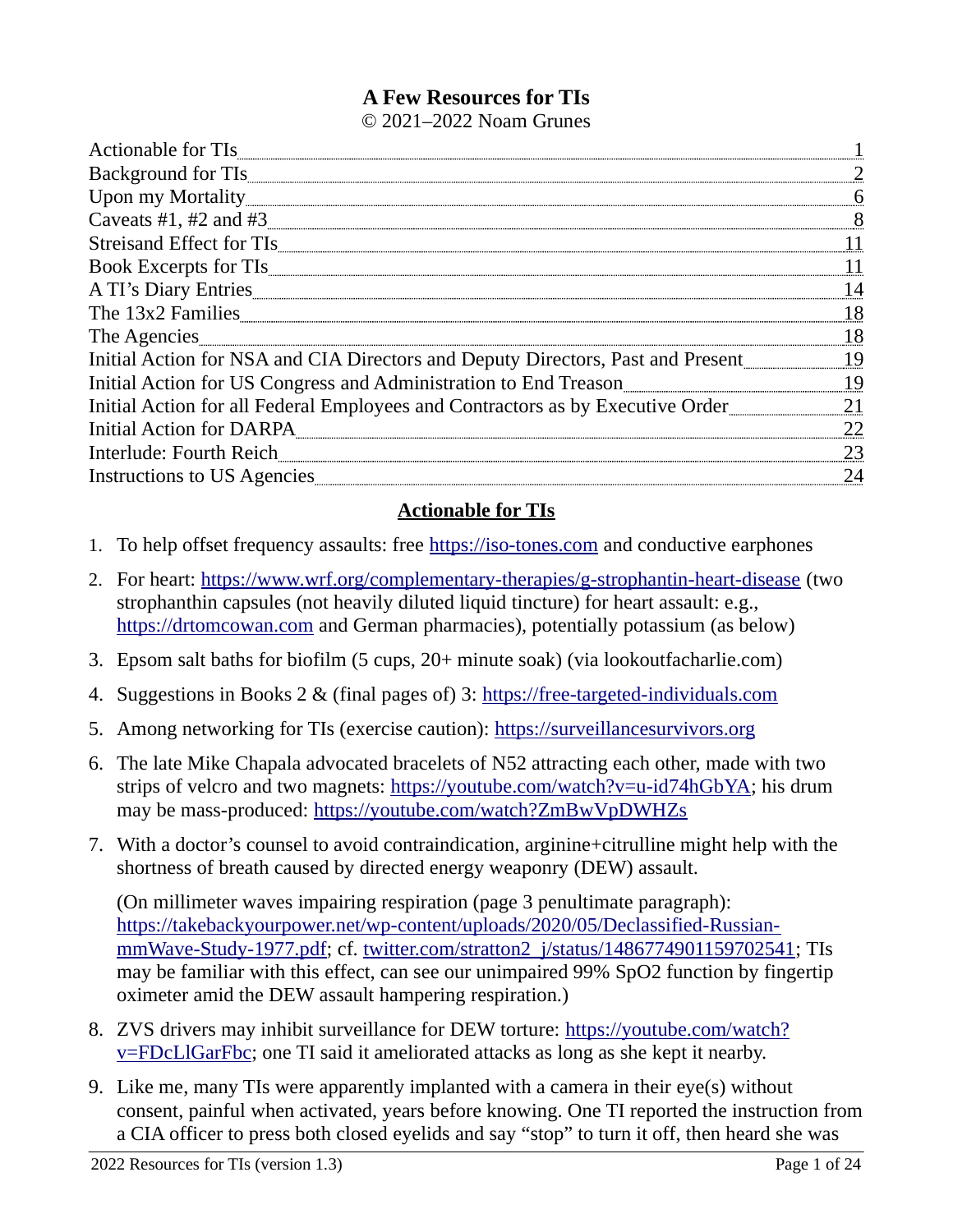messing up their computer by frequently stopping it. Of course it flagrantly violates CIA employees' required oath to defend the Constitution of the United States, as none exhibits honor in this (https://law.cornell.edu/constitution/fourth\_amendment).

("When a 5-micromillimeter microchip (the diameter of a strand of hair is 50 micromillimeters) is placed into optical nerve of the eye, it draws neuroimpulses from the brain that embody the experiences, smells, sights, and voice of the implanted person. Once transferred and stored in a computer, these neuroimpulses can be projected back to the person's brain via the microchip to be reexperienced."

That includes individualized negative emotions and pain. This was established by 2000 per above-quoted Dr. Rauni-Leena Luukanen-Kilde (https://whale.to/b/kilde.html) and alluded to in Cathy O'Brien's Trance Formation of America, with Mark Phillips, chapter 30: "'Stick a needle in your eye' …. I was now a 'computer-eyed' link-up to Bush's Eye in the Sky, with the needle-like 'antenna' transmitting every word ....'")

# Background for TIs

1. Will Filer's credible detail on NSA subliminal messaging, not tinnitus, with NSA playing Jesus or another deity in voice and dreams, such that "divine inspiration" can be an enemy: https://whale.to/b/nsa4.html (one suggested reading anything 8 times for it to sink in). This renders clear: the "Nazi Subliminal Assailants" are a torture operation.

(I have experienced this NSA-style assault along with DEW searing since 2016; extremely loud sleep-depriving subliminal messaging since mid-2000s; and prototypical TI torture elements since near birth, not knowing the physical assaults were intentional until 2020 despite experiencing obvious surveillance over decades.)

- 2. Carl Clark's April 2010 Raum & Zeit interview verifying DEW (directed energy weapon) assault (under the "Microwave Weapons" heading): https://rudy2.wordpress.com/secretsurveillance-and-electromagnetic-torture-by-the-secret-services/
	- 2.1. "Police Could Soon Get Their Hands on the US Military's 'Pain Ray': This high frequency microwave weapon makes you feel like your skin is burning, but leaves no scars" (2013): https://www.smithsonianmag.com/smart-news/police-could-soon-gettheir-hands-on-the-us-militarys-pain-ray-61361173/
	- 2.2. CBS on a "Ray Gun In Action": https://www.youtube.com/watch?v=J1w4g2vr7B4
- 3. CBS also showed remote neural monitoring (RNM) at close range c. January 2009: https://www.youtube.com/watch?v=Cwda7YWK0WQ
- 4. NSA allegedly had far-range RNM by 1992, before DARPA-associated BCI-RNM that NSA-CIA-USAF may like to highlight in obscuring their decades-long conspiracy against targeted individuals' (TIs') constitutional  $(4<sup>th</sup> – 5<sup>th</sup>$  Amendment) rights: https://whale.to/b/akwei.pdf or https://rense.com/political/weapons/nsa.html
- 5. TI (targeted individual) torture legalities simplified:
	- 5.1. Per Marbury v Madison (1803), law repugnant to the constitution is null and void; no legislation or executive order supersedes  $4<sup>th</sup>$  Amendment rights to be secure in one's person against unreasonable searches, basis of directed energy weaponry and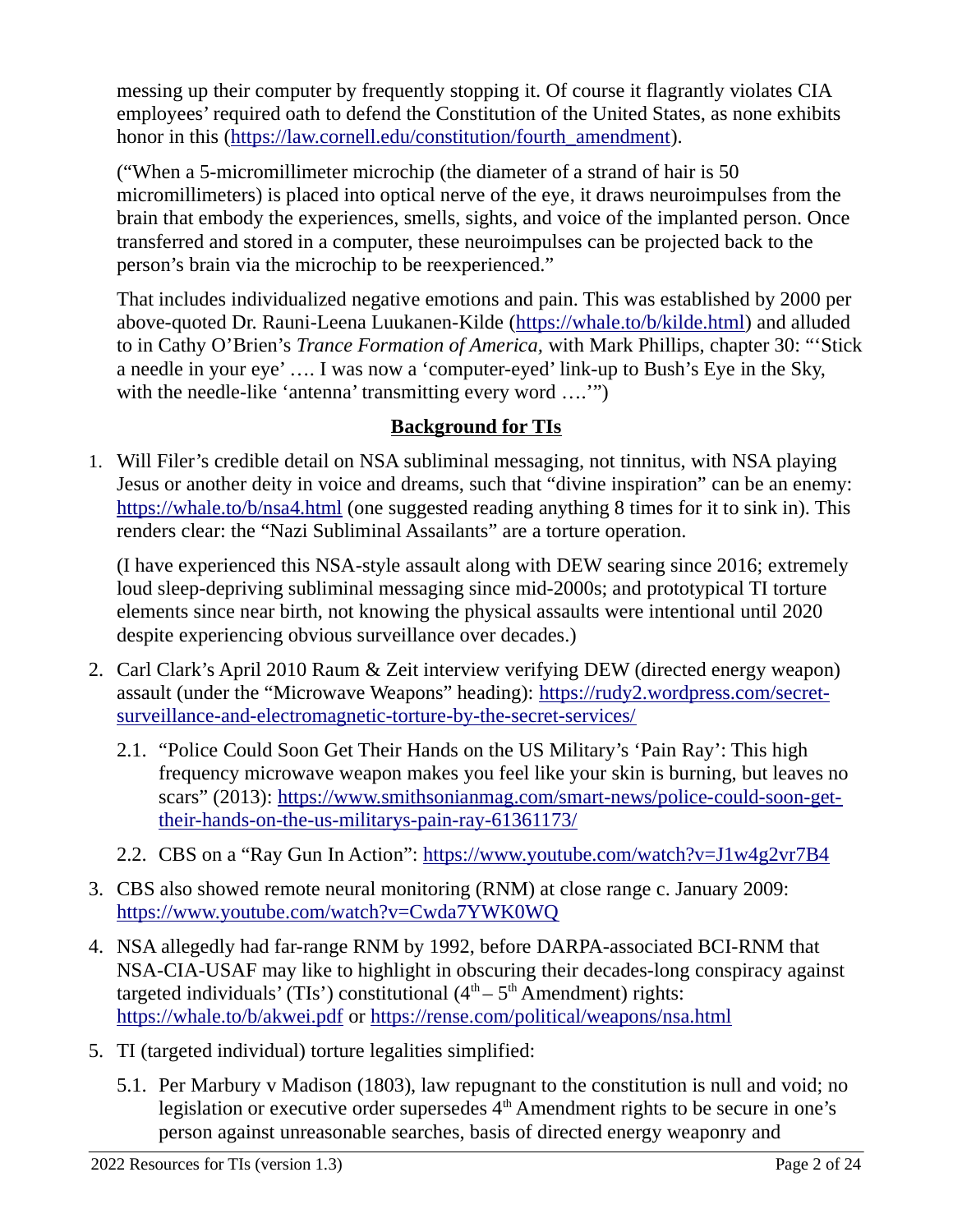frequency assault, directed noise campaigns, and remote neural monitoring (RNM) by brain-computer interface (BCI) without consent. (The agencies also conspire to take TIs' private data in  $5<sup>th</sup>$  Amendment violation.)

- 5.2. TI torture perpetrators (perps) therefore violate 18 USC § 241–242: https://law.cornell.edu/uscode/text/18/241 and ... /242.
- 5.3. NSA-CIA perps also violate the oath: https://law.cornell.edu/uscode/text/5/3331
- 5.4. In quietly witnessing TI torture operations, personnel in the US Secret Service, Joint Chiefs, USAF, Northcom, ODNI, DIA, NSA, CIA, DHS, FBI etc. violate https://law.cornell.edu/uscode/text/18/4 and 5/3331.
- 5.5. The aerial chemical assault on US soil, addressed next, is systemically treason.

(None of the 5.1 – 5.5 items need address the legality of directed energy/frequency. While it merits regulating or outlawing, the law violations are clear regardless.)

- 6. Chemical warfare evidence simplified:
	- 6.1. Contrails (a con) allegedly form as ice crystals from jet fuel at high altitude.
	- 6.2. Jet fuel has a 100° F flash point, 410° F autoignition temperature and freezes below 37° F. Starting hot, it takes time in the air to freeze. Absence of any space between an airplane outlet and chemical trail cannot indicate a contrail. It's an absurd con.
	- 6.3. Two planes, one chemtrail (you might try https://web.archive.org if the picture is missing): https://beforeitsnews.com/chemtrails/2014/08/photographic-proof-that-alltrails-large-and-small-are-che
	- 6.4. Nighttime spraying (e.g., https://youtube.com/watch?v-Ulg7IYL-WcU) is not plausibly for the cover story of tackling global warming, while cover stories of protecting citizens against exotic attack with carcinogenic chromium, neurotoxic barium etc. are ludicrous. Chemtrails follow targeted individuals (TIs) assaulted with chemical and electromagnetic weaponry, e.g.:
		- 6.4.1. Zakaos Breedlove Ewing: https://youtube.com/watch?v=imrb5tIkvbo
		- 6.4.2. https://twitter.com/westside\_ti\_7/status/1481672944971440129
		- 6.4.3. "My chemtrails heart attack" by left menu at http://globalskywatch.com (suggestion for barium depleting it, if doctor-approved: potassium)
- 7. US Air Force chemically assaults targeted individuals (TIs) and the US populace:
	- 7.1. US Air Force sprays barium "more toxic to your nervous system than lead" as a doctor for the pilots shared: https://www.bitchute.com/video/bOdFywrTFM4y/
	- 7.2. US Air Force logistics has known it beyond reasonable doubt: https://www.youtube.com/watch?v=DzQT2\_KHLDE&t=614s
	- 7.3. US Air Force Indigo Skyfold/Cloverleaf etc. pilots know it's not straight-up activity: http://chemtrailsmuststop.com/2021/02/operation-indigo-skyfold-the-most-secretcovert-black-operation-in-world-history-2/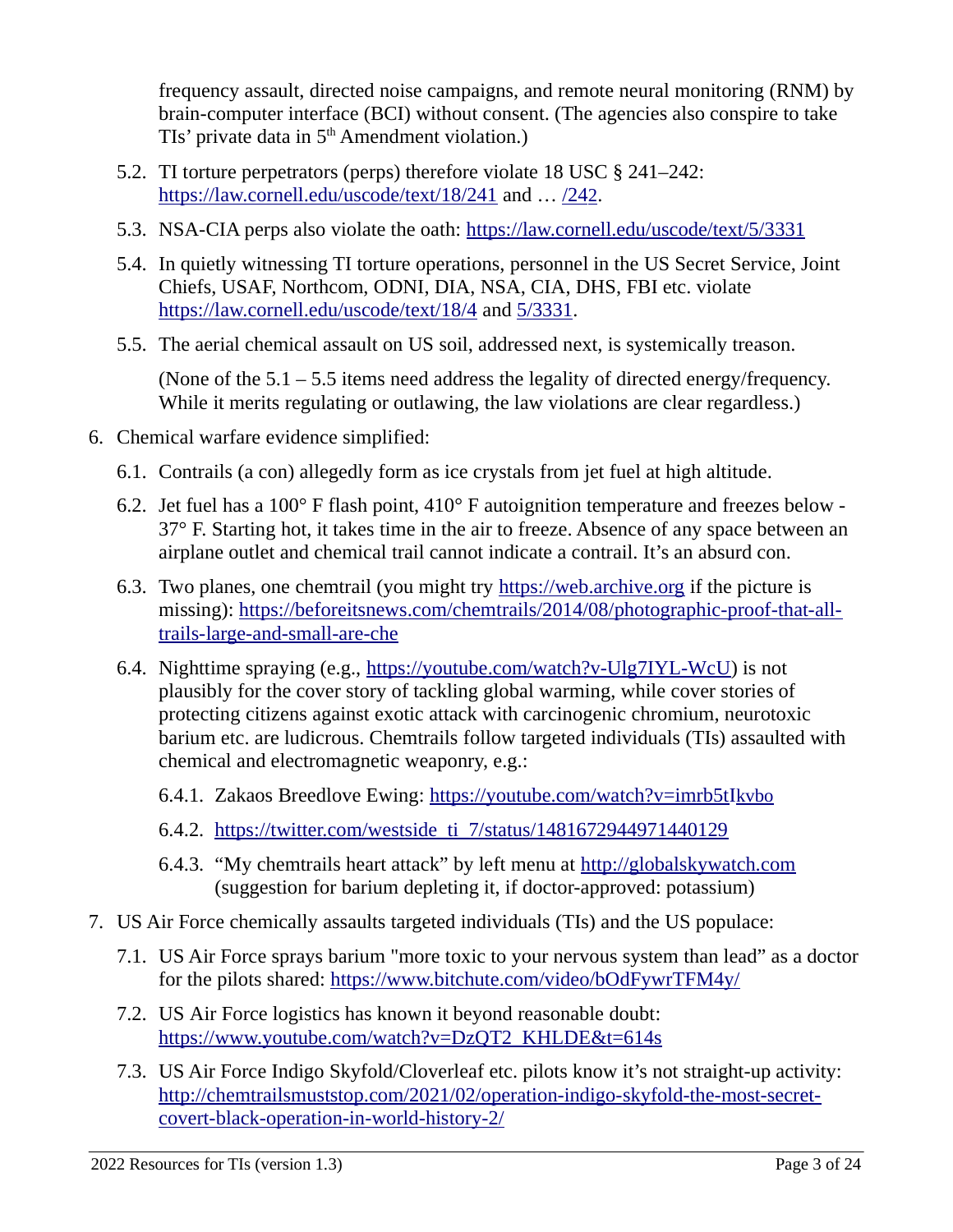- 7.4. Carolyn Williams Palit's "What Chemtrails Really Are": https://rense.com/general79/chem.htm
- 7.5. Besides facilitating DEW (directed energy weaponry) assault, spray on TIs may include debilitating molds and a toxic choice of barium-based nanotechnology to bind neurons (explained via https://free-targeted-individuals.com): spray, then bind "nanodust" to neurons/faces by microwave/maser/DEW, turning TIs into antennae for V2k, electromagnetic assault and remote neural monitoring in an unconstitutional regime, spanning administrations, torturing citizens in their residences, complete with gassing in the manner of Nazi concentration camps but with "slow kill."
- 7.6. Lab tests, including mine, show toxic chromium (a carcinogen) and barium (a potent neurotoxin) in TIs' environments.

| Targeted Individual Residential Air Testing by Method EPA 6010D |                     |                        |  |
|-----------------------------------------------------------------|---------------------|------------------------|--|
| In My TI Residence                                              | <b>Surface Wipe</b> | <b>Air Filter Wipe</b> |  |
| Barium (wipes are 2"x2"):                                       | $1.62$ ug/wipe      | $0.591$ ug/wipe        |  |
| Chromium (a carcinogen):                                        | $0.443$ ug/wipe     | $7.54$ ug/wipe         |  |
| Aluminum and cadmium:                                           | not detected        | not detected           |  |

This was despite aluminum exposed. Carcinogenic chromium and neurotoxic barium have no reasonable place in residential dust. These results reflect noxious spray from frequent low-altitude generally small-aircraft flyovers. While USAF poisons the populace, elevated toxic ug counts may indicate TI torture.

- 8. Biderman's Chart of Coercion supplies one overview of TI torture methods: https://strath.ac.uk/media/1newwebsite/departmentsubject/socialwork/documents/eshe/ Bidermanschartofcoercion.pdf; asked what he was doing with my hotel's rooftop equipment at 6:45 am on a Saturday, a contractor replied to hotel staff that he was working on, with one word: "isolation." That's #1 in the chart of coercion. June TI's No Ordinary Stalking (chapter 6) explains how perps have ruthlessly targeted family to isolate TIs.
- 9. Perps endeavor to have TIs evaluated for psychiatric misdiagnosis. The US Air Force and CIA pioneered this from the 1950s-1960s with Project Moonstruck onward (Books 1–3 at https://free-targeted-individuals.com), yet psychiatrists maintain that "hearing voices" indicates "schizophrenia" rather than over-half-century-old directed audio technology. Psychiatry and USAF-CIA-NSA, consequently, are morally bankrupt.
	- 9.1. Jeffrey Schaler explained some of this nonsense in his Thomas Szasz Award speech: "Psychology is a Weapon" (https://youtube.com/watch?v=lj09Dim0b3I).
	- 9.2. Like covert agencies, the US DoD weaponized psychiatry. For example, from ABC News: "Military Whistleblowers 'Fired' with Fabricated Psychiatric Evaluations" (https://youtube.com/watch?v=QZzOjFichRE).
	- 9.3. "Dr. Colin Ross ... wrote it [his Bluebird book] after receiving 15,000 pages of CIA documents on a Freedom of Information Act Request. He confirms that the CIA's favorite way of disposing of its victims is to lock them in a mental hospital and try to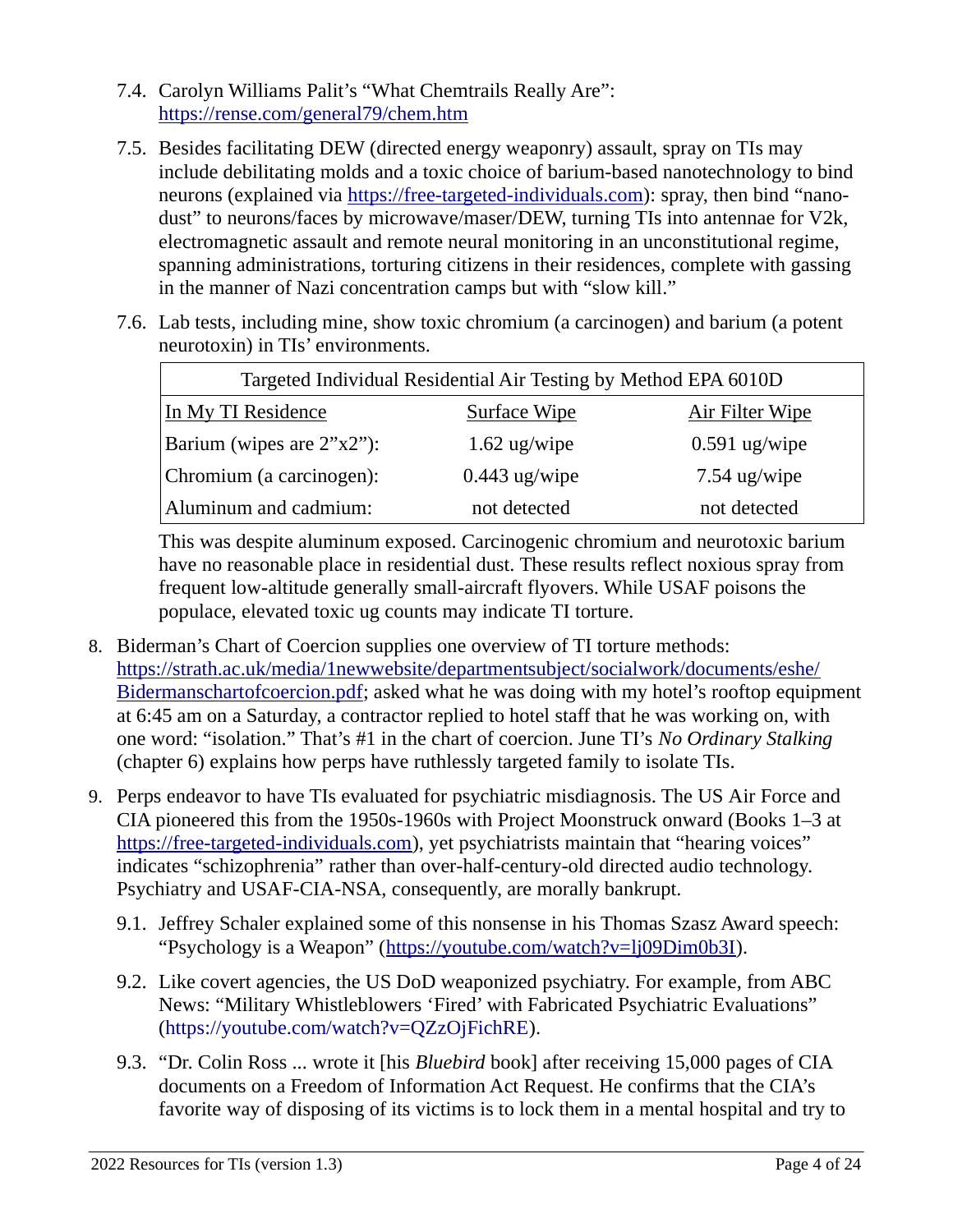throw away the key. He also proved that most of the board members of the False Memory Syndrome Foundation were CIA …."

- 9.4. A medical doctor and former CIA employee explained: "The week after I refused [a false flag assignment to instigate war with Iran], I was kidnapped in Virginia, tortured in an underground CACI facility next to CIA headquarters and injected with CIA designer drugs. After I was released, I was thrown into a mental hospital to try to prove that I was crazy. The CIA uses long acting BZ and amphetamines to discredit people. Russ Tice, the NSA analyst who blew the whistle on US domestic spying, was also thrown into a mental hospital to give him a record …. I had no previous psychiatric hospitalizations and had never been prescribed drugs by a therapist …. The medical physician promptly let me out of the hospital as sane but suffering from sleep deprivation. It took many months before the effects of the BZ wore off."
- 9.5. Ability to forcibly detain individuals for psychological evaluation has enabled such criminality. Statutes enabling involuntary psychiatric evaluation or treatment violate liberty — violate the Constitution — and so must be defenestrated.
- 9.6. In the interim, depriving TIs' rights under color of law violates 18 USC § 242. When it leads to death, it is punishable by death notwithstanding any legislation to the contrary.
- 9.7. CIA-NSA operations appear to work off imbecilic psychologists' scripts, like shooting TIs with DEW (directed energy weaponry) upon entering a room, as if to associate negative connotations with it. Perps assaulted my throat incessantly around family too, not a post-hypnotic suggestion as the assaults preceded my awareness of family walking in. (The assaults were by vibration or DEW; I showed burn marks from the latter.) Psychiatrists who have collaborated in TI torture operations are just like Nazis. Their penetration of hospital/ER psychiatric departments may be an eye-opener.
- 10. NSA-CIA-USAF have been part of a global nexus of terrorism of child and sex trafficking, drug running as well known, false flag operations for wars of aggression, and targeted individual torture operations — partly explained by what they endeavor to cover up and sustain with puppet politicians reading instructions globally (lately: "reset" and "build back better"). Among voluminous whistleblowers on this activity:
	- 10.1. Aaron Russo's interview (jibing with John Coleman's Committee of 300 comments on universal implanting with the quest for tyrannical control): https://sites.google.com/site/themattprather/Reading/aaron-russo/reflections-andwarnings-full-transcript
	- 10.2. Ronald Berhard ("purpose of the whole thing, eventually, in that world, is that they have everybody in their pocket. You need to be susceptible to blackmail" — those who are not may become among TIs until the corrupt regime implodes): https://patrix.com/ronald-bernard-a-former-elite-dutch-banker-who-facilitated-money-launderingtax-avoidance-for-elites-secret-service-g
	- 10.3. Fiona Barnett (the "Five Eyes" have never been an axis of decency, exemplified partly by child trafficking and/or targeted individual torture operations in all the countries; no global power has been a beacon of decency in recent history):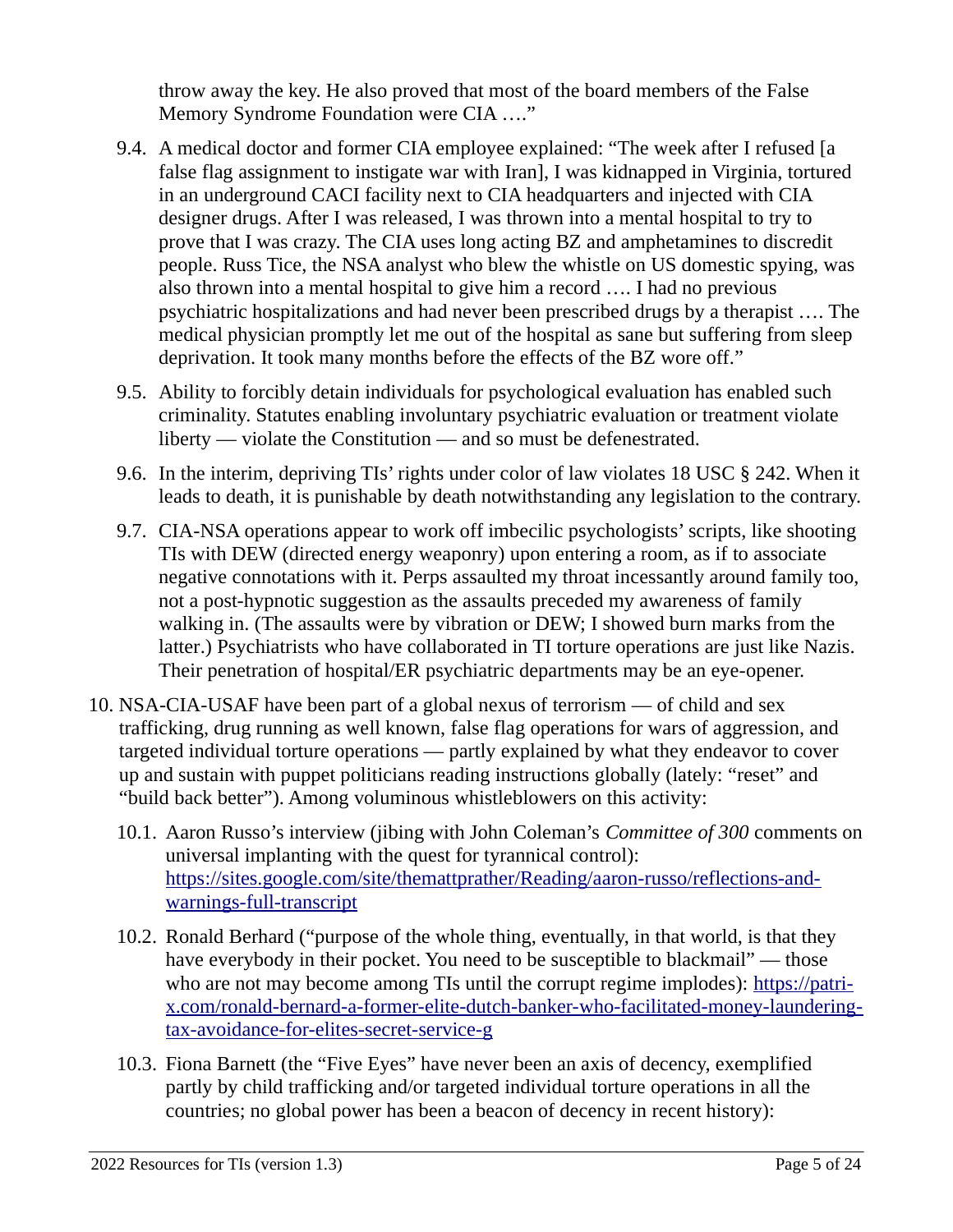https://prepareforchange.net/2018/09/03/witness-statement-by-satanic-ritual-abusesurvivor-fiona-barnett-calling-out-her-pedophile-abusers/ allegations.

10.4. Carl Clark reported that his clients wanted TIs' DNA. One of 5 explanations for it: "The Human Genome Project was carried out at the Lawrence Berkeley National Lab, where I was a staff scientist for five years. They were tracking people in the lab by the electromagnetic frequency emitted by individual DNA. The DNA in every living thing has a unique frequency and signal. That is what they're using, what they're focusing on and what they're weaponizing .…" — Deborah Tavares' "No Chip Required": https://www.youtube.com/watch?v=uqqdS7iEv00

(Other reasons for taking TIs' DNA without consent: searching for genetic markers such as for photographic memory they seem to target; cloning-type experiments; cloning for threats or covert meeting or replacement; and developing weapons, including bioweapons, for particular genetics or genetic characteristics.)

- 10.5. It can be helpful to remember the US covert agencies have been morally bankrupt:
	- 10.5.1. "Havana Syndrome" is over a half century old. Barrie Trower summarized the history: https://youtube.com/watch?v=3YuM6-8oZv0 and a 1-minute note of the US military microwaving peaceful (then UK) citizens: https://www.youtube.com/watch?v=v5esF\_5tHiw
	- 10.5.2. Standard NSA operating procedure includes not only incessantly sleepdepriving innocent citizens with targeted subliminal messaging; it includes painful inside-genitalia assault by frequency and "insincere people … used by the NSA to emotionally hurt the subject more. This allows the NSA to convince the subject that people can't be trusted and that only the NSA (Jesus) can be trusted" (Will Filer). NSA plays Jesus in dreams and V2k.
	- 10.5.3. "Where else could a red-blooded American lie, kill, cheat, and rape with the sanction of the all-highest?' Wrote Federal Narcotics Officer [and] CIA Bureau Chief … George White in a letter about retiring, to Dr. Sid Gotlieb, chemist, 'Spy Master'" — The Search for the Manchurian Candidate.
	- 10.5.4. More generally: "In the CIA programs, the target is put through these phases as written in the documentation, 'Disorient and confuse the target. Use them for our purposes, and then dispose of them in any way possible.'" — Robert Duncan's 2015 "The Executive Summary: Neuropsychological and Electronic No-Touch Torture Report" at https://projectsoulcatcher.blogspot.com

For TIs: agency sociopaths are not your friends. Signals from perps may be reasonably disregarded or generally treated as deleterious.

### Discussion and Upon my All-Cause Mortality

Individuals targeted beyond reasonable doubt (credible TIs), subjected to stalking with chemical and directed energy assault, include (1) targets of rapists, envy or sadists; (2) targets for profit (industrial espionage, intellectual property theft or selling subscriptions for sadists to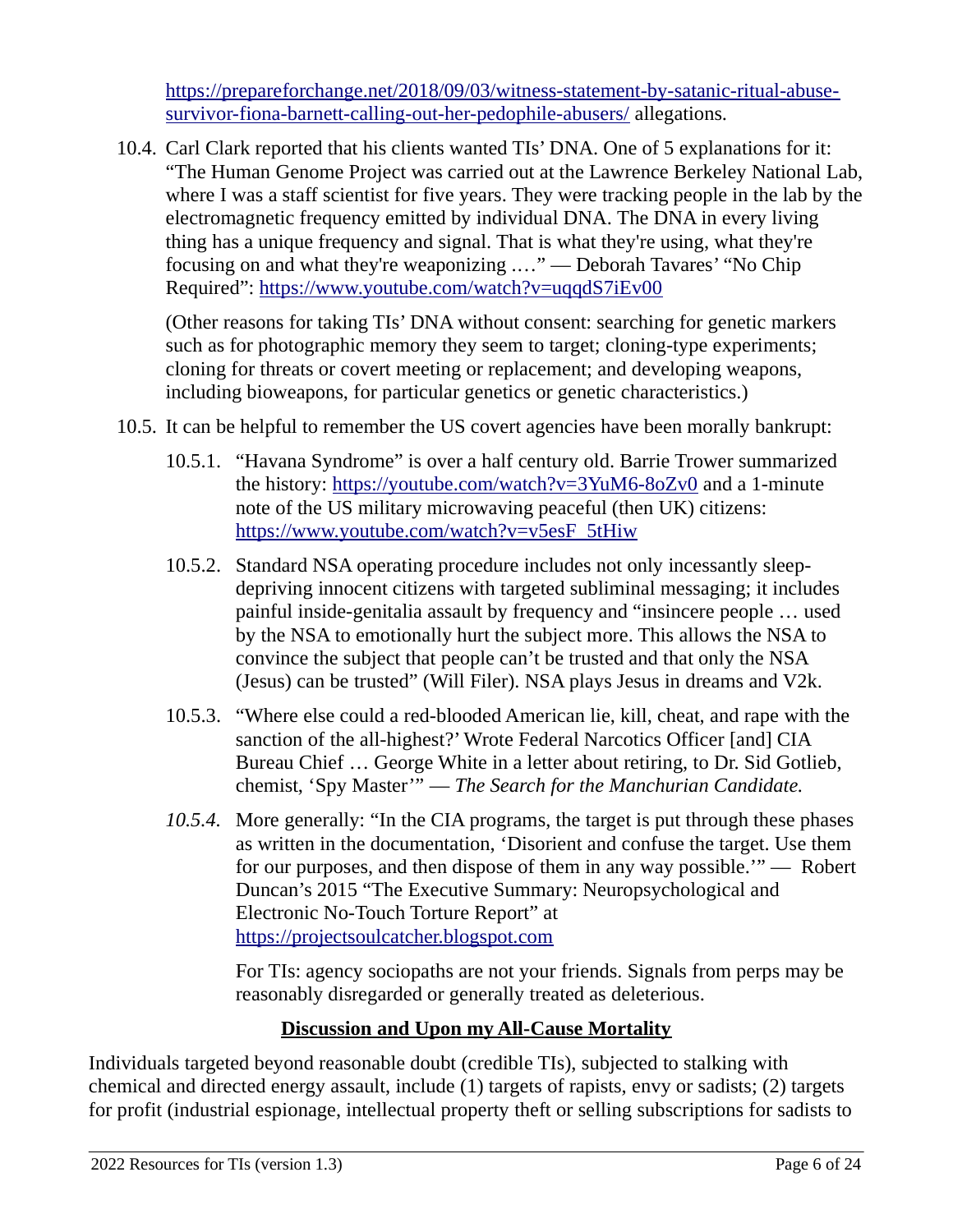witness surveillance and torture); (3) whistleblowers or public policy foes; (4) TIs privy to secrets, to debilitate or slander; and (5) "uncorruptibles" to subdue for tyrannical control.

The targeting blatantly violates  $4<sup>th</sup>$  Amendment constitutional rights by searching targets illegitimately for among directed energy, frequency and subliminal assault in residences, along with  $5<sup>th</sup>$  Amendment rights when public agencies take TIs' private intellectual property.

Perpetrators of TI torture, enabled by all leading covert agencies, may be reasonably construed as dishonorable sociopaths. Agency officers who swore an oath to defend the US Constitution violate it every millisecond by unconstitutional brain-computer interfaces (BCI) for remote neural monitoring (RNM), and with in-residence surveillance. When complicit in spraying citizenry with toxic metal for electromagnetic assault, perps are systemically treasonous.

Treasonous TI torture in the US appears led by the NSA (see Will Filer), CIA (see Robert Duncan, e.g., Soul Catcher Vol. 2), US Air Force and leading military contractors, partly overseen by DHS Fusion Centers with FBI personnel reportedly embedded therein, with oversight by Congress, ODNI and White House, all enabled by the Pentagon and Secret Service as individuals in each named instrumentality of power violate their oath to defend constitutional rights. It indicates the United States is led with dishonor across the board.

As noted in background information above, "Havana Syndrome" and TI torture is not new; the US State Department let its personnel be microwaved in Russia for years last century. Later the US military microwaved UK women peacefully campaigning. What is new is the extent to which agency-overseen TI torture operations proliferated.

Without fully understanding the NSA and CIA's primary role as TI torture perpetrators, the FBI's Ted Gunderson discovered — and shared publicly — that TI operations were nationwide (https://fightgangstalking.files.wordpress.com/2013/05/gunderson-affidavit.pdf): "This makes the F.B.I.'s former COINTELPRO program, which I worked on, including in a supervisory capacity, look like a Sunday school program by comparison."

When any systemically targeted individual (TI) is shown to be eliminated (including by frequency-induced heart attack, murder disguised as suicide or any contrived accident), all conspirators against TI rights may be executed under 18 USC § 241–242 with due process.

All persons who conspiratorially destroy, lie about or otherwise obfuscate records of any TI torture operation may be executed thereunder with due process.

Judges may open themselves up to prosecution when they let the US agencies hide behind "national security" in blatantly violating constitutional rights, knowing that no legislation (whether state or federal), nor executive order, supersedes constitutional law since 1803.

Because Masons have participated in TI torture operations, which included torture of my dad to his death on symbolic 3/3 (2021), and have sworn an oath to protect their brothers even when they violate constitutional rights, in the event of any TI's death with Masonic targeting, every ongoing Mason may be subject to the death penalty under 18 USC § 241, starting with every member of the 36+ Ur Lodges (see Gioele Magaldi's Massoni; the Italian text becomes any other language available via translate.google.com).

As I am healthy (and with natural immunity to covid), with Masons among those clearly responsible for illegally targeting me, in a state (wintry Massachusetts) I would not be in but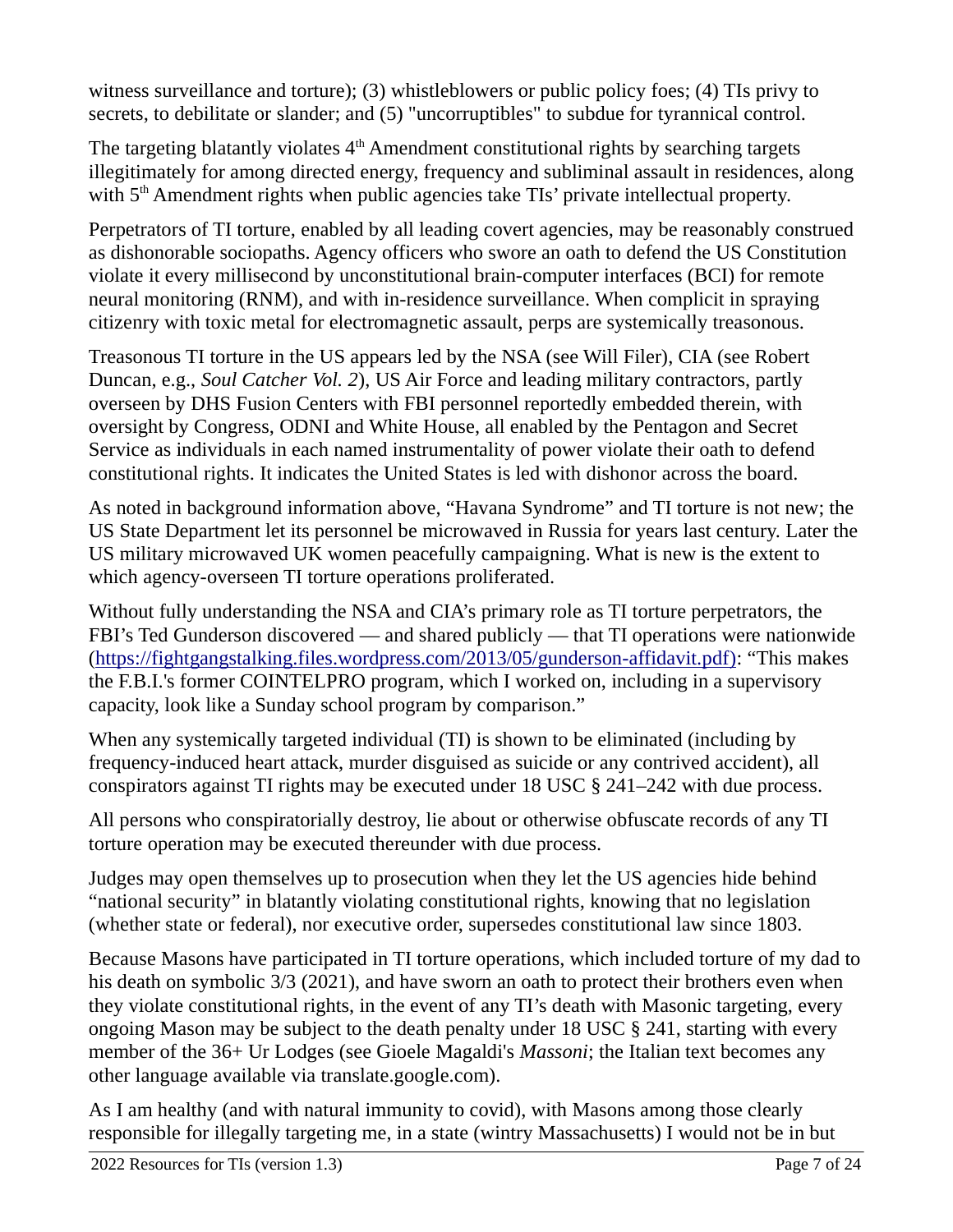for the targeting, my all-cause mortality (as I would never commit suicide) would be grounds for this legal action, along with, by due process, execution of every director and executive of the leading military contractor; every domestic NSA and CIA officer; all members of Senate and House "intelligence" committees in my lifetime; every foreign counterpart knowingly enabling it; and tenably everyone in the US with high security clearance, complicit in overseeing systemic rights-violating torture. In conspiracy against rights, a single TI's death is legal grounds to execute all complicit, with due process.

(Meanwhile: any member of the FBI, police or sheriff departments who invades my premises may be prosecuted under 18 USC § 241–242, including violation of rights under color of law.)

My all-cause mortality would include my becoming a host of vrill observable by scans that may become commonplace, or being replaced by a clone or synthetic figure that no longer advocates for:

- Generally maximum legal penalties for TI torture perps (including direct torture perpetrators; their supervisors; their authorizers; those running surveillance knowingly enabling any facet of the torture; and those protecting any of said individuals, thereby joining the conspiracy against constitutional rights, violating 18 USC § 241), as what they are willing to do is incompatible with any harmonious society;
- After replacement of the United Nations, playing the "beast" from Revelations enabled by a "dragon" (https://youtube.com/watch?v=DzWgDxI7FIQ, setting aside any religious advocacy), the legal execution of all entities responsible for systemically treasonous TI torture, including without limitation: the NSA, CIA, FBI and DHS Fusion Centers;
- Efforts to \*legally\* hunt perpetrators of targeted individual (TI) torture worldwide, acting as if Nazi clones, in any case sociopaths that may not reasonably persist.

To preempt slander: I have pledged my actions to remain legal, and have zero criminal history along with pristine credit etc. I cannot be legally detained.

In illegal action to be addressed: twice I was unconstitutionally detained with psychology as a weapon in connection with TI nonsense; both times I was released promptly after speaking with a psychiatrist but with terribly damaging 8–18 hour delays. Both times my belongings were sabotaged: computers as with a USB drive plugged, a security stick soon non-functional, items that made me sick for weeks-to-months, powder in my shoes etc. Perps let me know they infiltrated both locations of unconstitutional detainment. As CIA goes, "we lied, we cheated, we stole." They will be held accountable.

# **Caveat #1: New World Order Tyranny**

As targeted individual torture operations proliferated publicly, globalists may intend some TI disclosure to ease martial law or destruction of the US, ending "The Rise of the Fourth Reich" (Jim Marrs' book title) having engaged in even decades of widespread chemical assault against its own US citizenry.

In advocating a "New World Order behind closed doors," however, the globalists' UN is solidly anti-democracy. A war-reducing global federation may be sensible, yet not in secretly consolidating power of regimes acting tyrannically around the world.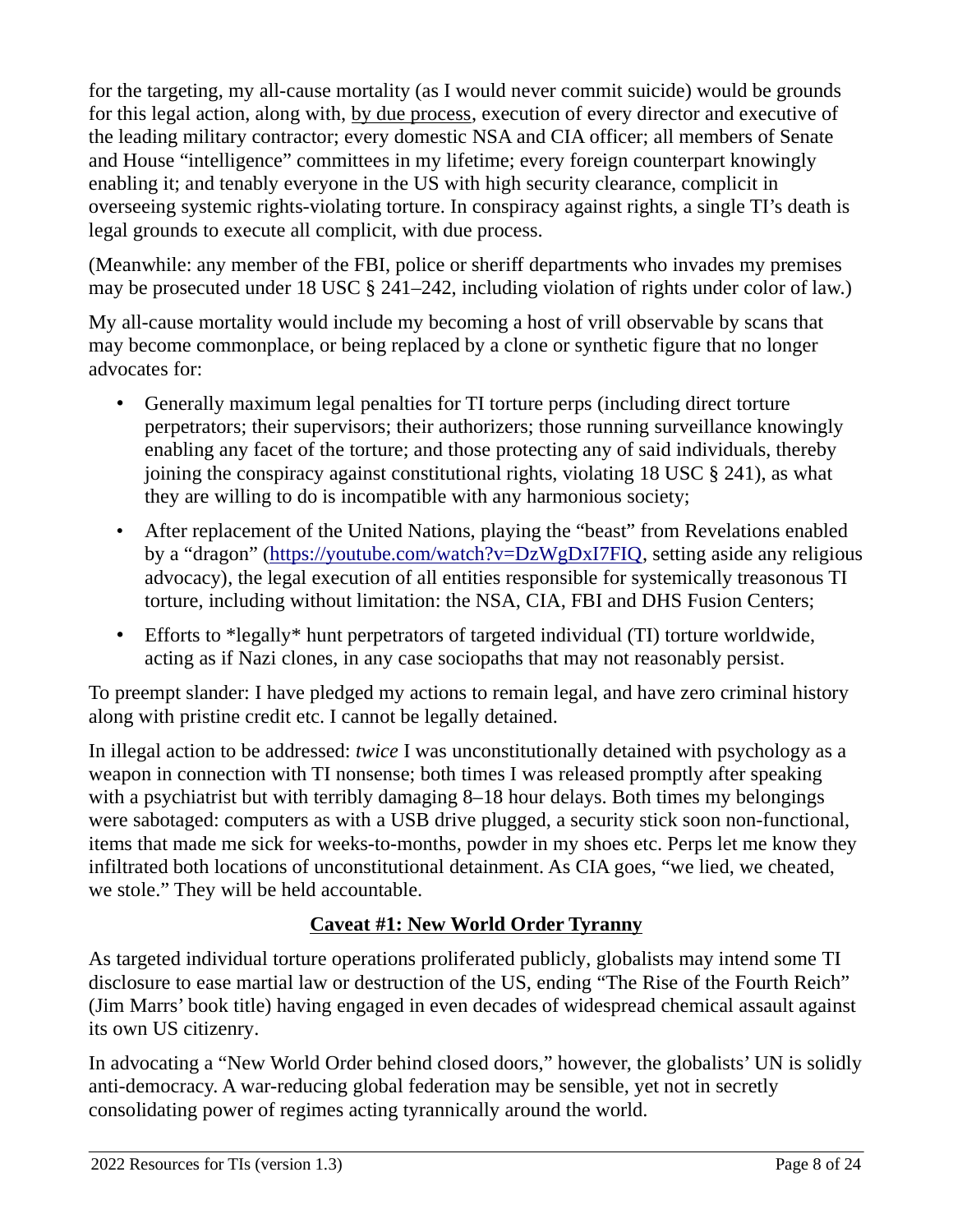Layers of direct democracy with verified voting, including global governance, may reasonably develop some years after removal of tyrannical leadership, including public and private sector leaders who have presided over crimes against humanity, including targeted individual torture operations in every major country on earth. (A TI map as a sample: https://surveillancesurvivors.org/networking.html.)

# **Caveat #2: Bluebeam False Flag Operations**

Spraying barium facilitates not only assault with directed energy weapons (DEW), frequencies and V2k by chemical deposition; it also enables hologram imagery by "bluebeam" in the sky (https://apps.dtic.mil/sti/pdfs/ADA338490.pdf; an example of aerial display in Beijing: https://youtube.com/watch?v=cZVHLq1GCnl).

Billionaires have allegedly planned a fake alien invasion, with holograms, to advance depopulation schemes or a tyrannical one world government. One way or another, societies have appeared intent on achieving the commandment christened in stone, as in the Georgia Guidestones on 3/22, 1980: "maintain humanity under 500,000,000 in perpetual balance with nature." The 322 gematria is par for the course.

Bluebeam plans appeared to gather steam in 2021 after covert and military outfits leaked surveillance footage of UFOs as if alien, operated by other military elements over decades. Alleged "alien invasion" plans included an "asteroid" landing with hybrids cloned for infantrylike riots and rampage; and humans invited by attractive "aliens" onto gigantic "spaceships" for evacuation ending in extermination at subterranean bases ("DUMBs": deep underground military bases, as if named for people who deem them benign).

The bluebeam plans were prefaced in William Cooper's "Majesty Twelve" (https://www.hourofthetie.com/majestyt.htm) and statements such as: "we and the US have been collaborating for thirty years with aliens who are part of a Galactic Federation" — a joke in not-really-secret societies privy to human-made saucers.

Beyond to ease DEW-based torture and frequency assault (from arrays such as HAARP and the "Norwegian spiral" source), globalists might cling to spraying toxic barium to retain bluebeam options, even as the spray is tantamount to treasonous assault on the populace.

All spray of toxic metal, nanotechnology and any biological agent must end immediately, at least by any government that credibly professes to prioritize its citizens' health.

The spray operations and nationwide satellite-based directed energy weapon (DEW) torture may emanate in the US from Colorado principally, including Northcom and the balance of Colorado DUMBs (with the most computing power of any, allegedly by far).

For modest reiteration, this includes spraying the populace with measured carcinogenic chromium and neurotoxin barium. This is treason.

# Caveat #3: US Agencies are Treasonous Across Operations

In overseeing toxic spraying of the US populace for their unconstitutional operations, flowing from Project Moonstruck in the 1950s-1960s to NSA's propensity to play God (as described by Will Filer) to the CIA's "S.A.T.A.N"-style operations (described in Robert Duncan's Soul Catcher Vol. 2 with frequency torture and directed energy weaponry as validated by operative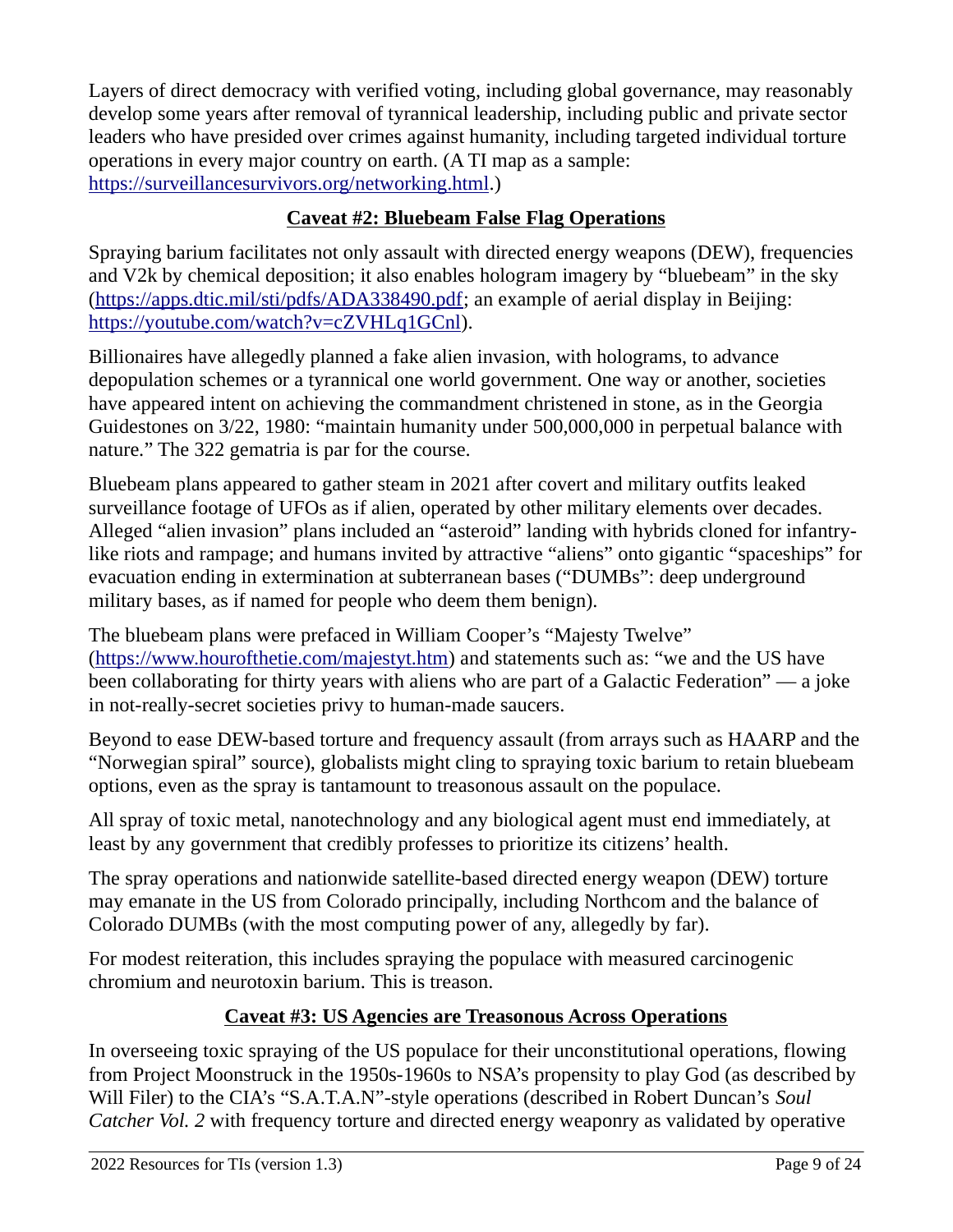Carl Clark among others), all based on a foundation of incessant sleep-deprivation of heavily targeted individuals, grossly violating constitutional rights on US soil, throughout the country, the NSA and CIA act as systemically treasonous domestic terrorism organizations.

The FBI has covered for them consistently.

"An agent for the FBI Terrorism Division in Memphis, Tennessee told me in a phone conversation in 2008, 'We know whose chips are on.'" — TI (targeted individual) Dr. Millicent Black, reportedly implanted without her consent. As to the FBI consistently enabling the CIA's sex trafficking etc., see Cathy O'Brien's Trance Formation of America and Access Denied for Reasons of National Security. Of thousands of targeted individual torture operations led by the US agencies, the FBI has remedied zero. Embedded in DHS Fusion Centers, FBI personnel are terrorism enablers, covering for US agencies' drug running, trafficking and targeted individual torture as these operations persist. When tortured TIs have sought assistance from the FBI, it has hung up on them or raided their family's home instead of perpetrators'.

Indicative of the FBI's moral bankruptcy as NSA-CIA lapdog, the FBI even let CIA affiliates bomb the Alfred P. Murrah Federal Building by fairly robust evidence, and cover it up (Cody Snodgres' Choosing the Light and John Rappoport's Oklahoma City Bombing, allegedly explained by https://floridagulfskywatch.blogspot.com/2010/07/peter-kawaja.html, which disappeared almost immediately after I first posted this write-up).

After working for the FBI over decades, Ted Gunderson reportedly said, "The CIA and FBI are behind most, if not all terrorism" in the US. He was positioned to witness the FBI complicity without seeing the NSA, USAF and contractors also perpetrating TI torture.

Based on their complicity in treasonous unilateral chemical assault and incessant violation of constitutional rights, the NSA, CIA and FBI will be terminated and replaced. Their personnel may be judged on a case-by-case basis. Initially, all their personnel who destroy records of TI operations without the TI's express, particularized consent may be legally executed, including for complicity in treason or under 18 USC § 241–242, with due process.

Remedying TI torture may require non-treasonous elements of the US military and Secret Service to step up. When witnessing felonious violation of  $4<sup>th</sup>$  Amendment rights, they are guilty of violating https://law.cornell.edu/uscode/text/18/4 and 5/3331 in the US.

For a bit of the alleged backstory that led to the dystopia in progress, leaders of TI torture allegedly tried to eliminate remote viewers around 2009, including throughout the agencies (https://web.archive.org/web/20100104101905/http://conspiracyplanet.com/channel.cfm? channelid=137&contentid=6302 after

https://web.archive.org/web/20100104133045/http://conspiracyplanet.com/channel.cfm? channelid=137&contentid=6287&page=2), leaving the CIA and ONI dysfunctional. That appeared to end Naval Intelligence's any role as counterbalance to Aquarius Group-type activity, easing takedown of the US through chemical-biological warfare now rampant.

Meanwhile, exemplified by their unilateral chemical and electromagnetic warfare against innocent TIs in their residences, the NSA and CIA have yet to exhibit a shred of honor in domestic operations this century. They have acted as substantively nothing but treasonous terrorist organizations.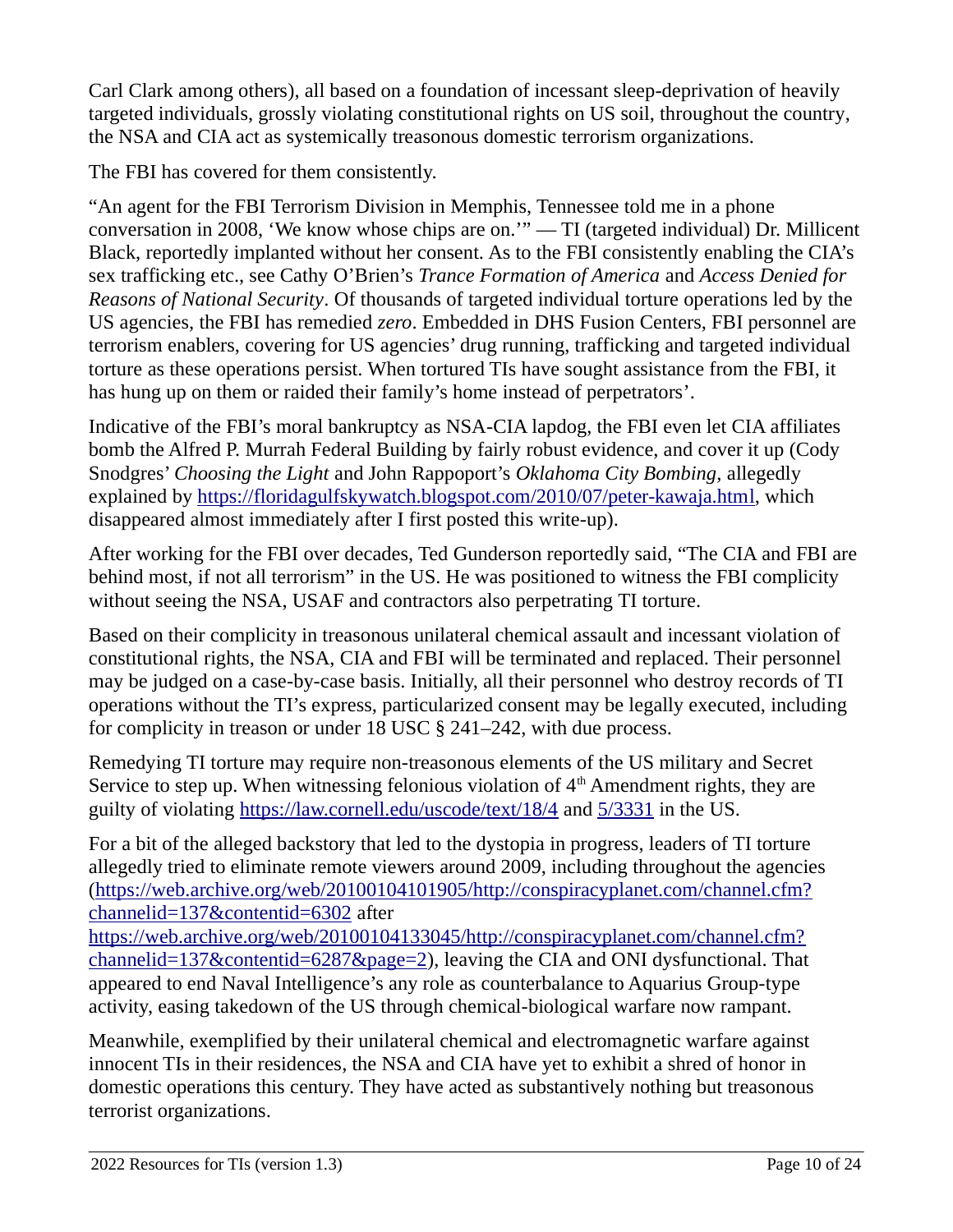#### Interim Conclusion: Streisand Effect for TIs

More of the backstory will spill forth, regardless of the fate of any particular TI. A last suggestion to TIs for now: by publishing some of your story in various ways, it may gain publicity (and legal ramification) in the event of your incapacitation, deterring it somewhat.

I reported last year: "In recent days my hacked computer was recurrently shut down. As physical attacks on me intensified in parallel, I think it wise to share just a bit about operations targeting me, enough to give rise to the Streisand effect in the event of my incapacitation. (Legend has it that she did not favor a photo of her residence viewed about 6 times. So she sued to delete it, leading to over 420,000 page views. Similarly, assassination may give rise to wide exposure of felonies.)"

Clowns then sent a magazine with Barbra Streisand on the cover and a caption along the lines, "Good for the Heart". Besides poisoning and fake suicide, heart attack has been the covert world's favored assassination method for decades with frequency or directed energy causation generally deniable in the near-term. In the long run there is no plausible deniability, yet some agencies don't grasp that. Their decisions may hinge on other perceived ramifications. In the event of my incapacitation, you can review legal options above. :-)

For modest reiteration, it would render every Mason punishable by death under 18 USC § 241 by their oath, starting with every 33<sup>rd</sup>+ degree member of every Ur Lodge worldwide, and all sponsors of TI torture operations including the billionaires and politicians, with due process.

 $(33<sup>rd</sup> +$  degree Masons have played good cop/murderous cop vis-a-vis my family. I'll supply them all rapid salvation opportunity if I'm around awhile, agency personnel too. ("Talmud tells of people who had sunk to the depths of humanity, and then in one moment of insight reversed their lives for all eternity" — https://www.betemunah.org/eighteen.html.)

Separately they will supply me operational details. Masons, non-US actors and US agents who destroy any record of operations against my orbit, without my express particularized consent, I expect to see legally executed with due process. While the details should be forthcoming from multiple parties, their any intended obfuscation may be grounds for prosecution under 18 USC § 241–242 or by complicity in systemic treason.)

As always, I have pledged my actions to remain legal, meticulously legal per my intent.

#### \* \* \* \* \* \* \* \*

#### Excerpts from Books for TIs and Their Families

Prototypical psychiatric misdiagnosis, slander and alienation, from Marshall Thomas' Monarch: The New Phoenix Program:

"In 1947 Mr. Elmer Allen was injected with plutonium in the left leg in a San Francisco hospital and the next day the leg was amputated. He told his best friend and his family doctor back home in ... Texas that he thought he had been used as a human guinea pig. His best friend didn't believe him and avoided him and his family doctor classified him as a paranoid schizophrenic in his medical records. His family didn't find out the truth until years after he died." This is how US agencies have operated since World War II.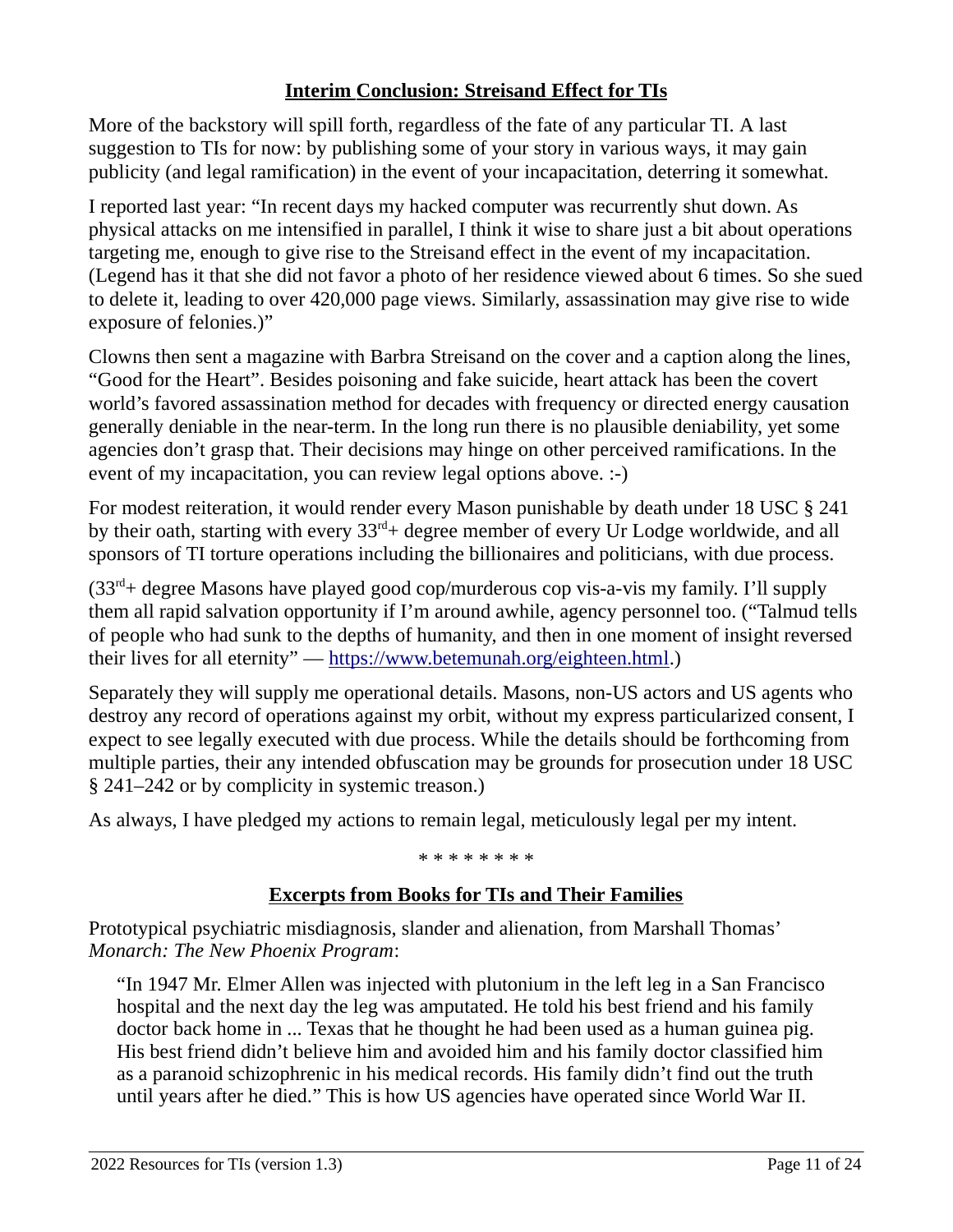If they get "caught doing something awful they'll change the room numbers … and if it's really bad they'll change the phone number, but they won't stop doing it" until they are fully, entirely terminated (https://www.youtube.com/watch?v=s4A25qsi4uQ).

Excerpts from Robert Duncan's How to Tame a Demon (2014):

"'TI' is an abbreviation for targeted individual: A TI will experience defamation of character in their community, harassment, electronic torture, directed energy attacks, break-ins, organized stalking, gas lighting, or a combination of the previous."

"Several TIs literally bought tickets on a plane at random leaving their state 30 minutes before departure. They still had the V2K and when they landed they were stalked."

"If you are a true target, no, moving won't work. They will buy houses and apartments next to you and even if you go to a hotel they will follow you."

"In recent years the thrust has been to choose the most difficult program to shape a person. So for example if you are non-violent, they will try to make you into a programmed assassin .... They know that a target with anger issues is too easy to program into a psycho-bomb. They are trying the most difficult personalities to change to the opposite of what they are."

"One aspect of the mind control break down process is commonly known: create false hope and then crush it over and over again."

"What is so obvious to the target cannot even be fathomed by those who have not been put through the programs. It is like trying to explain the rainbow to a completely colorblind person."

"Until you have been tortured, you can't possibly understand what it is like .... It is impossible to empathize and understand fully what people have gone through and walk a mile in their shoes. The best that a friend or family member can do is sympathize with the target of US mind control experiment subjects and all the torture and psychoterrorism that it entails."

As to police: "You may be locked up for 72 hours if you tell your story. The police usually give a psychological evaluation for such claims. Don't fall for it. They don't have the authority to stop it nor the technical and psychological warfare education to understand it. In this chess game 'who are the kings and queens?' you should be asking. No local or state judge can stop this level of covert warfare on the world's population."

I'd suggest a different title for the book. Rather than tame demons, obliterate them.

Beyond physical torture, subliminal messaging, chemical poisoning and sleep deprivation, targeted individuals (TIs) may face organized "gang stalking." TIs just might like to share the following excerpts with neighbors as Dr. John Hall explained it well in his book Guinea Pigs:

"Some of the antics associated with organized stalking include: 1) following the targeted individual 24/7 wherever they travel; 2) loitering around their homes or businesses they frequent; 3) breaking into the target's home usually to vandalize it and rummage through their belongings with rare property theft [as operatives such as Carl Clark explained, and yes invisibility suits have been commercialized]; 4) harassing the victim with profanity or vulgar gestures while in public places; 5) character assassination of the victim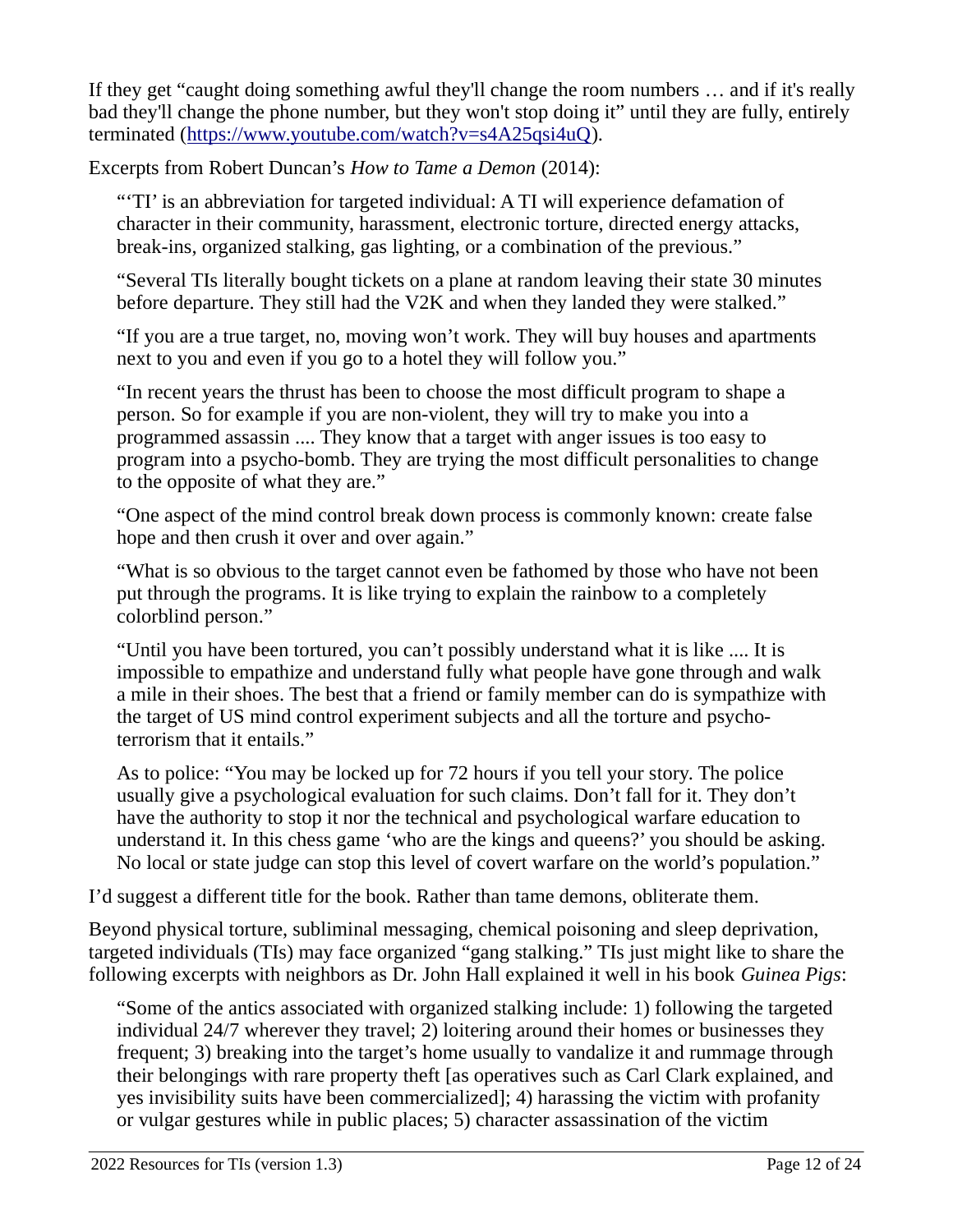through spreading rumors about them to neighbors or employers; 6) damage to a victim's vehicles and/or personal property; 7) bombard the victim with loud noises ...."

For example, my car window was smashed in Florida about the same time my hotel room was broken into, when my car and hotel were about 20 miles apart. I'm subjected to noise campaigns generally, on top of chemical and electromagnetic assault.

"The perpetrators will often enlist the help of victims' neighbors by convincing them that they are some form of legitimate law enforcement. In several instances the perpetrators have produced false FBI credentials to convince neighbors that they are assisting in a legitimate investigation. Often, vacant homes or apartments around the victim will be used as a base from which to terrorize the intended target."

Driving up from Texas for example, perpetrators bought a house kiddie-corner to a Massachusetts family residence for the duration of my stay amid blatant noise campaigns, around-the-clock DEW assault and debilitating frequencies. As to the gang-stalking:

"The stalking protocol used by the perpetrators is not to be confused as actual surveillance. It is simply a harassment tool .... The stalking is intended to induce psychological stress, alienate the victim, isolate the victim, and maintain them in a perpetual state of helplessness .... The complaint of this type of stalking to law enforcement is often ignored or the victim is referred to a mental health professional. The psychiatric community, being ill-educated on this topic, invariably diagnoses the victim with schizophrenia or delusional disorder. The eventual discreditation of the victim, through the diagnoses of a mental disorder, is probably the ultimate intended goal of the perpetrators. This type of stalking is not a new phenomenon and gets its roots from an FBI operation called COINTELPRO."

The stalkers have wielded DEW or frequency weapons that are nauseating. Some can even be purchased for less than \$50, but TIs don't want to inadvertently harm any bystander. (After all, TIs are persistently targeted on account of not expressing perpetrators' sociopathic tendencies reflected in every one at every covert agency enabling this worldwide. Legally slaughtering every perp is another matter.) Authorities dismissing gang-stalking miss the more egregious frequency torture in "COINTELPRO 2.0."

"The directives governing COINTELPRO were issued by FBI director J. Edgar Hoover and were designed to 'expose, disrupt, misdirect, discredit and neutralize' the activities of the targeted groups and their leaders. Some of the groups included communist organizations, women's rights groups, black nationalists, civil rights organizations, the NAACP .... The methods employed by the FBI are identical to those being used today by organized stalking groups. They include public character assassination, harassment through legal and financial institutions, conspicuous surveillance, illegal breaking and entering, psychological operations, vandalism, and assault. Harassment is often through the manipulation of employers, parents, neighbors, or landlords to assist in the victimization of the intended target." That's before the physical and sexual assault.

Informative books in this vein:

- Gloria Naylor's 1996 (on heart-crushing perpetrators, noise campaigns and V2k).
- Mukazo Vunda's Coherent Madness: Effective Defense Against Covert Warfare (2008).
- Dr. John Hall's Satellite Terrorism: A New Breed (2009) before Guinea Pigs (2014).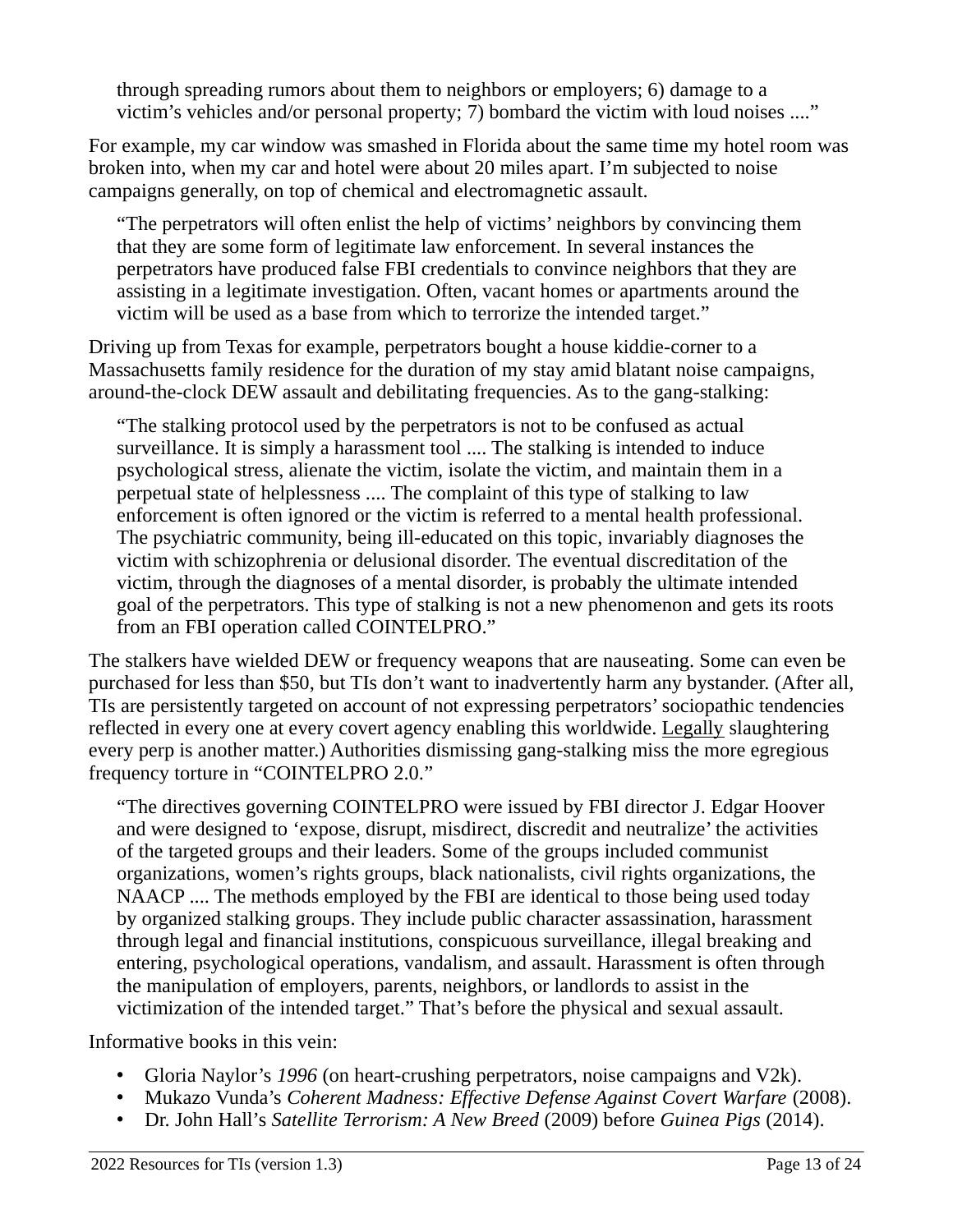• Renee Pittman's Covert Technological Murder: Pain Ray Beam (2013).

#### A TI's Diary Entries Lightly Edited (In Similar Experience, You are Not Alone)

#### August 27, 2020

Yesterday I sustained hard directed energy weapon shots near the spine beyond head shots throughout the day. When I lay down past midnight, atypical noise started upstairs and shots targeted my shoulder. Covering it with a hand left the familiar lingering hand pain; that was one of the first experiences alerting me to the weapons earlier this year ….

That followed days of the US Nazis shooting my knees, which they know were torn up by glass years ago. Gentlemen, these Nazis — US agencies and their military contractors — are not. Cf. https://www. youtube.com/watch?v=91vCgfohcu8

This targeting program combines projectile-like weapon shots throughout days and nights with frequency attacks, subliminal messaging and presumably thought harvesting for braincomputer algorithms or intellectual property theft with ongoing aerial assault. From their point of view any objective may be damaging if known or publicized; targets may be planned to be incapacitated generally. Some targeted individuals are threats to ideological Nazis, may be targeted simply for elimination. By ideological Nazis I mean those running some economic sectors including misnamed "intelligence" and "security" in this country, those who favor fascism, and the perps content to torture innocent citizens with racist tendencies or for eugenics, "experimentation" or aggrandizement like in concentration camps — Nazis.

#### September 2, 2020: Covert World Classification

Last night while being sleep deprived, I was musing about two things: what equilibrium for humanity may look like and the classification of perpetrators of targeted individual torture, encompassing classification of "intelligence" and "security" agency personnel with security clearances. Provisionally I came up with 5 categories to explain their blatant violation of the Constitution and incessant contentment to torture thousands of innocent citizens:

- 1. Psychopathic or sociopathic besides as specified below;
- 2. Ideologically Nazi in line with US agency leadership since Project Paperclip;
- 3. Brainwashed;
- 4. Addicted to torture or sadistic;
- 5. Cowardly: uncomfortable but unwilling to whistle-blow yet.

Then: who among these categories may reasonably remain in any successor to "intelligence and security" agencies? None except, perhaps, Category 5 personnel who come forward with full disclosure of targeted individual operations ….

The Nazis keep searing me in the back — while I'm standing, cleaning, sitting at the desk, sitting with family and lying down. Last night just before I lay down, when sitting on the bed, I sustained a heavy shot to the back. I still wonder about the intent: whether it includes degrading spine, bone marrow, the immune system. Shots to my right hand/wrist also persisted throughout the day …. While cleaning, I sustained more shots to the top of my scalp. It's generally a searing sensation that ramped up since 2016, with the burn splotch apparent.

#### March 22, 2021: Stories of Source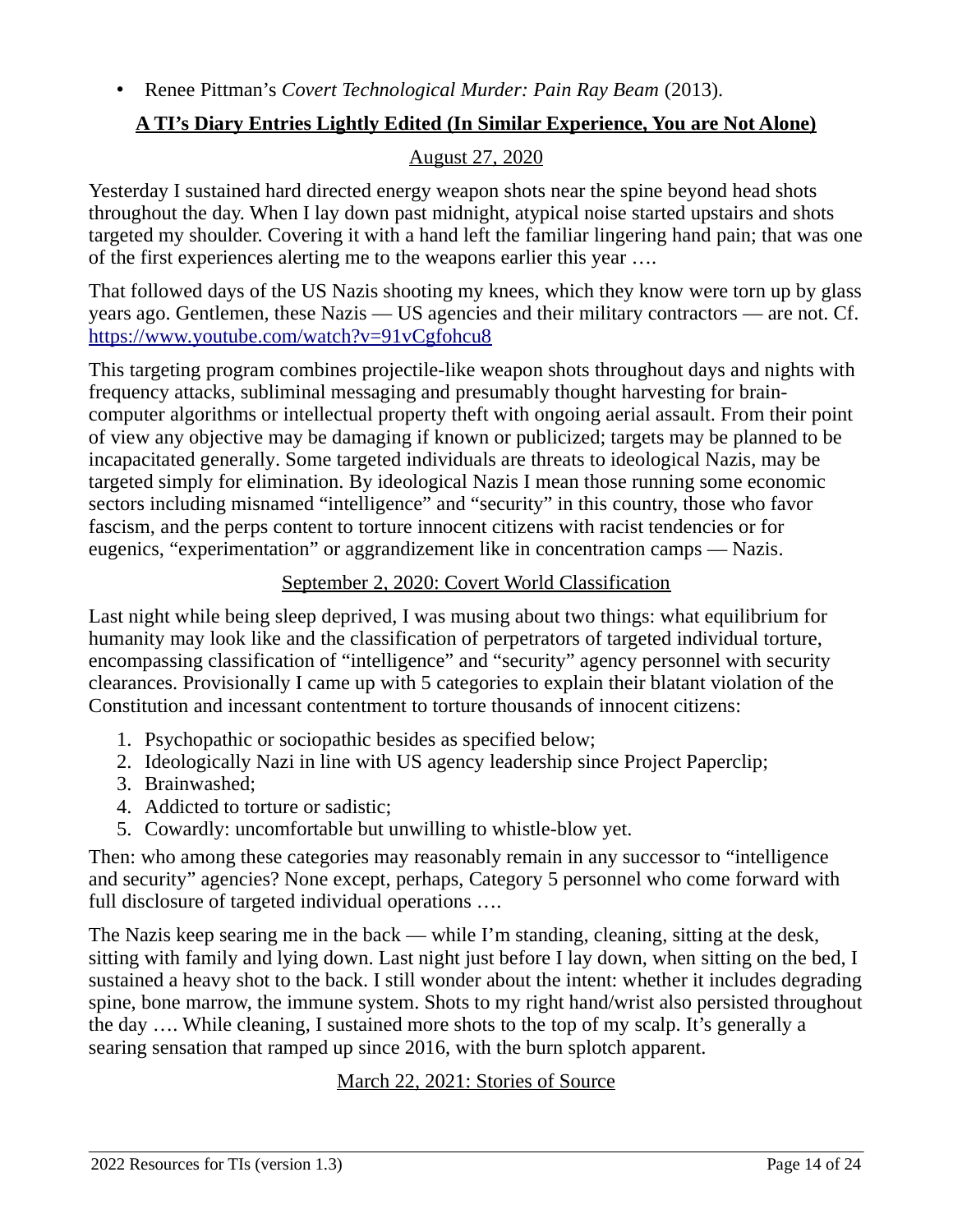"Earth was an experiment. I think this is the big elephant in the room that no one wants to talk about"; "There is no helping humanity until first, they realize that the material world is an illusion, and second, they get out of their heads and into their hearts…. to live without fear, greed, judgment or prejudice by looking beyond the physical container to recognize the Source in every living being."

Every human and human-hybrid, stories go, is part of a Source split into billions of souls, projected through dimensions to learn about itself. If so, based on personal experience of sustained physical torture and human history: the Source is unequivocally poisonous ....

I awoke from rest amid systematic sleep deprivation without adequate shielding, assaulted around the clock to varying degrees with projectile-like directed energy weaponry, directed frequencies, subliminal messaging riding on appliance noise, impaired by their sabotaging all music players that had formerly drowned out sounds of DEW hitting sheet metal or mylar ....

### Story: Establishing 13

"Annunaki [some conversant species among those underground] ... created a fake Luciferian pedophile blood sacrifice religion as a control mechanism for the human elites …. This is the fundamental reason for the massive amount of pedophilia in the world.

"The Annunaki use their advanced technologies to fool the human elites, and they manifest themselves holographically in Satanic rituals ..., posing as demons. The human elites don't know that they're not actually demons. It's kind of silly, but this is what's really going on. And also why the elites have all these weird Satanic rituals ….

"The Annunaki also heavily influence the human elites using psych energy weapons, which are like low energy particle beam weapons .... [that] project ... mental and emotional patterns …. received on the subconscious level ….

"The reason why the Annunaki chose a Luciferian blood sacrifice religion to control us, is because at the time they started to reestablish control of us during the descent (around the time the ancient Egyptian empire became corrupted), that was the dominant religion of the strongest tribe, which were the ancient Kazakhs. The ancient Kazakhs were very strong and war-like and had all the qualities that the Annunaki wanted. They simply infiltrated their religion and established 13 ruling families from the 13 sons and daughters of the Kazakhian tribal chief. Their descendants still rule the world today." (via https://ascendingspirit.us )

Stories or history aside, surely the world's leading families know that these described powers are among ("intelligence") agency technology? How many take demon holograms as otherwise? And what percentage are subject to blackmail for criminality?

### March 25, 2021

Near noon now, I was about to get up from this unshielded seat, lightheaded amid ongoing frequency assault, but will take a moment to write here after being shot in the spine, as if to spur me to rise, and insofar as they send messages I remain inclined to act contrarily. Yes, my spine hurts. Yes, it's conjectured to degrade bone marrow: for US Nazis, par for the course.

This morning after customary sleep inhibition I was awoken in the 6-o'clock hour, as usual, with DEW (directed energy weapon) shots. I wanted to stay out of a co-resident's way this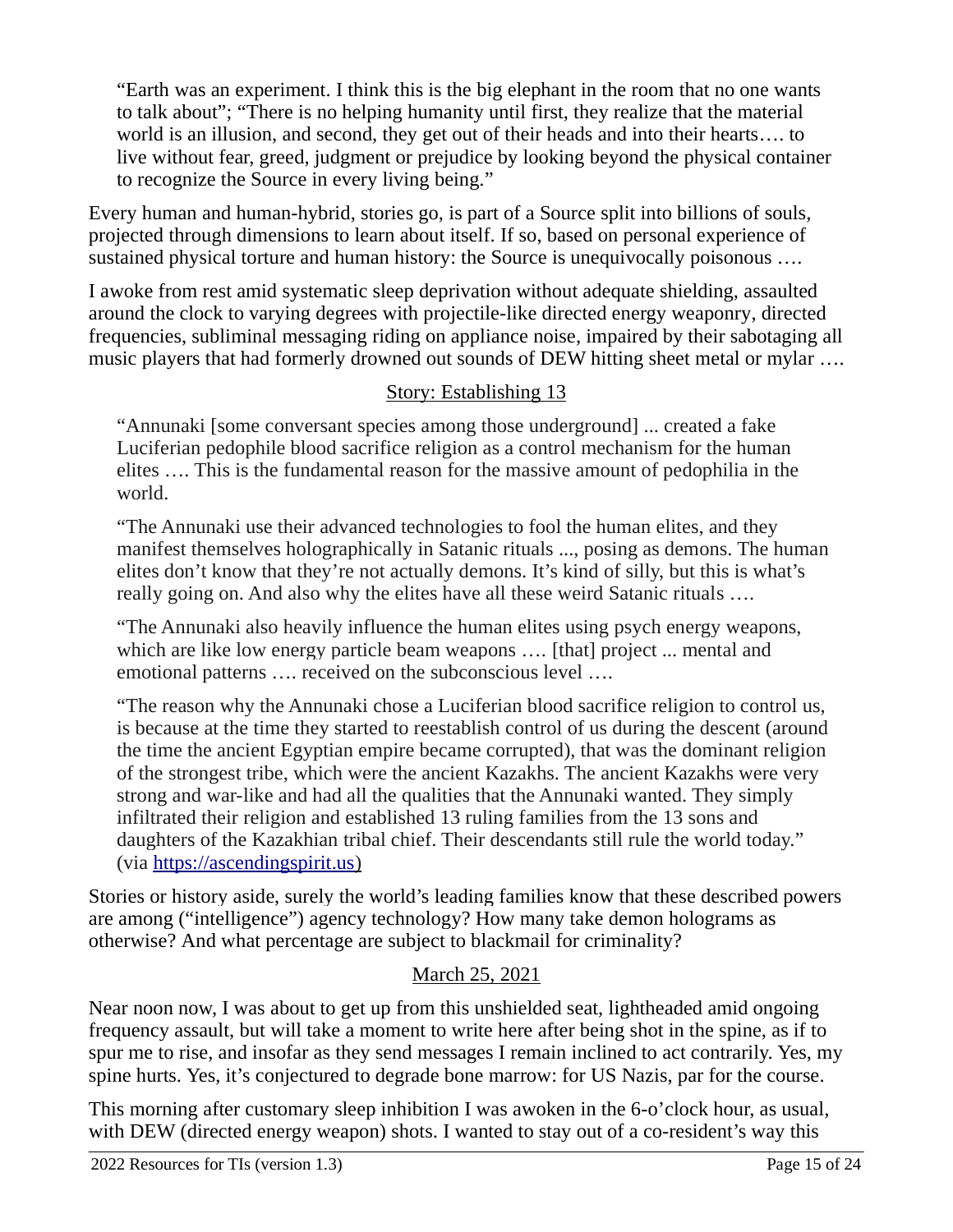morning and so endeavored to sleep more while being shot with DEW over a few hours. As usual, shots concentrated near my temples, both sides of my head. In rising I was customarily shot in the knee, feet and head. Flurries of head shots continued in the first few minutes upon my rising, like a programmed routine before they're legally annihilated.

Typical too were their assaults when I opened a new box of broccoli soup for breakfast (after some jerky: don't judge). There was a bit left in one in the fridge, but I'm wary of poisoning. Perpetrators caused pain to my left toe when I opened the fresh soup, customary NSA-style commentary, amid shooting me in the head: customary CIA-style assault that Robert Duncan, partly informed by interviews with CIA perpetrators, wrote is intended to engender "incredible anger" for the CIA to redirect onto a selected target. ("All the scripts rely on creating incredible anger through endless torture, frustration because no one will believe them or help them, and then redirecting the anger to a person, usually a neighbor, local authorities, FBI, President, political party, an x-boss, or x-lover, or some variation.")

As usual each directed energy weapon shot reflects multiple crimes: blatant violation of  $4<sup>th</sup>$ Amendment rights against unreasonable searches beyond among harassment, torture, war crime and treason. When they target my genitals, as yesterday, it can also be sexual assault under law.

The ideologically Nazi US agencies — including the NSA and CIA — have perpetrated these targeted individual torture operations over decades, including against their own whistle-blowers .... Domestic operations of these agencies are to be obliterated with due process. Those who stand with them may be prosecuted as ideological Nazis, including politicians and judges, plausibly corrupt, sadistic or compromised when tolerating their behavior.

Headquarters for these Nazi operations include Colorado (including the sprawling complex beneath Denver airport), Texas (including Houston and San Antonio), Ft. Meade, Ft. Detrick (home of US bioweapons, including those imported directly by German Nazis in Project Paperclip etc., leading to mass infection with mycotoxins), Virginia and Massachusetts. Agencies infested MA with the allures of MIT, which rapidly transitioned from honorable development of groundbreaking sonar for World War II to radiological experiments on nonconsenting orphans; Harvard, a center of LSD dissemination for agency "experimentation" before the CIA reportedly decided it was undesirable for psychological operations …. These appear to be among foremost areas to hunt US Nazis with due process.

Unequivocally, US agencies are criminal enterprises. If the US is to have rule of law, they must be obliterated. Their personnel can decide whether to remain ideologically Nazi to the end. Those who seek a semblance of redemption will be the 3 F's: fully effing forthcoming.

Any obfuscating records of their unconstitutional operations may be deemed treasonous.

# March 25, 2021 II

Now 13:37: I could write like this frequently but will note briefly: within a few minutes of sitting back down, upon writing: "In the January 2021 Capitol riot …. Identify the US agency sponsor of the orange hat brigade" that led the crowd, I was seared in the head more, then shot in the back with DEW; the screen became blurry, generally due to frequency as mesh over my head renders it clear. Now I'm shot more in the genitals. [It wasn't until some 7 months later when I learned that orange is 33 in gematria by "full reduction," a Masonic trademark.]

Recently in the kitchen I was shot with DEW in among the genitals too, leg and head. My breathing was suboptimal. I noted aloud, sharing with the US Nazis along the lines: "We have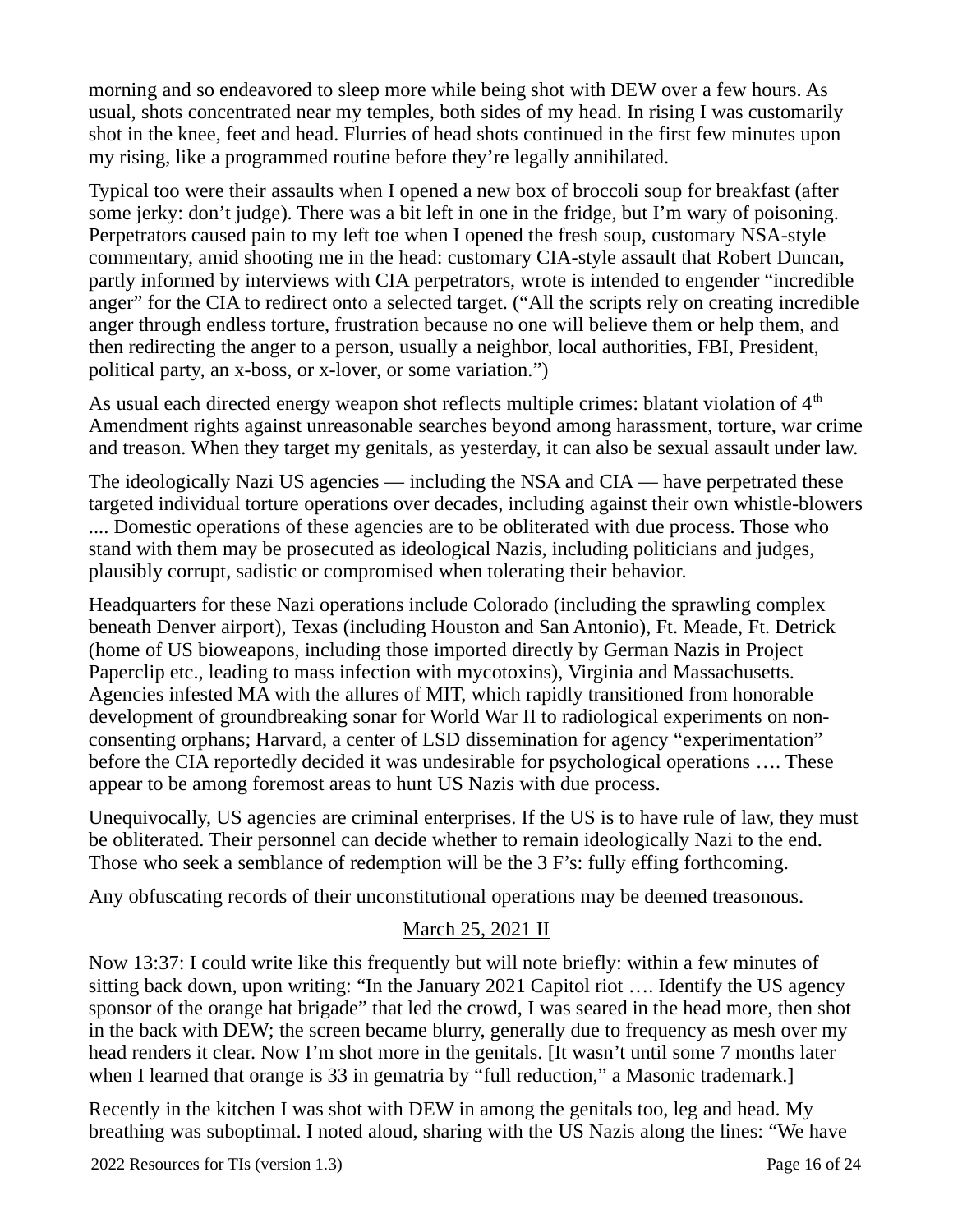elevated carbon dioxide inside, toxicity outside (from treasonous Air Force operations; flyovers hurt my throat; the aerial assault reportedly includes barium that is '10,000 times more toxic ... than lead'), impaired respiration from millimeter wave assault, and fatigue from the frequencies on top of sleep deprivation." Promptly they caused bee sting-style sensation or vibration in my right thumb as if to say, in their felonious way, "You put your thumb on it."

Standing in the restroom, they shot me more in the leg. Customarily, I didn't move it. The perpetrators will be hunted legally. Their employers are to be obliterated.

### March 25, 2021 III

Writing what I have vocalized amply:

Perpetrators enabling operations against me will fall into two categories: those (A) fully forthcoming in supplying me (privately or by publicizing) details of the operations to their knowledge and (B) less than fully forthcoming. The latter I intend to see legally hunted and executed insofar as strictly legally possible. Fates of the former I intend to decide until I am assassinated. Those who perpetrated or enabled gratuitous torture cannot reasonably escape punishment, can decide whether to remain Nazis. In the event of my assassination I expect about all of them, categories A and B, would be eliminated by their side. Maybe they should pray for my health while printing their detailed dossiers in geographically dispersed locations.

### March 25, 2021 IV

Puppets running governments should understand: I was in the kitchen for several minutes, then shot in the head with directed energy and nearly instantly felt impaired respiration. This is a side effect of millimeter wave assault known by 1977 as declassified by the CIA in 2012 (Delo p. 3). Millions of routers at 60 GHz, a frequency near peak oxygen absorption, may be insane or intended contribution to the "pandemic" including in healthcare facilities. The "5G" arrays may exacerbate oxygen deprivation widely, by targeted individual or in targeted communities. "Covid" patients gasping for air may be experiencing a millimeter wave frequency effect. These are verifiable facts. [Later jot: any censorship of this would appear criminal.]

### March 25, 2021 V

As I start writing this section a perp causes my right big toe to throb: typical NSA-style assault. Similar entries could be about every minute; I'm imparting a bit more today. In swiffering (add it to the dictionary) this afternoon I was shot with DEW in the chest (facing South) — why? Because that's what Nazis do. It's what US agencies and their leading military contractors enable. At a sink I was shot in the other side of the chest (from the North). Illustrating concealability of these weapons, both attacks could have been from pedestrians hiding a directed energy weapon, such as in a purse or under a jacket; a vehicle, operated in person or by remote; any of several houses; and by street installation. I expect detailed reports on all the shooters …. They are insidious weapons in this respect, and hit me silently. In videos you can see and hear directed energy weapons hitting foil, mylar and sheet metal; they then silently, invisibly hit clothes and skin, leaving burns that doctors came up empty in attempting to diagnose. The first above-mentioned shot had no line of sight conventionally, reflecting incessant through-wall (or through-ceiling or through-floor) surveillance. It is blatantly unconstitutional, a conspiracy against rights under 18 USC § 241 or, under color of law, § 242. Perpetrators then resumed shots to my spine, which they stepped up in recent days. Those are quite dangerous; operations against me should end soon, one way or another. The perpetrators I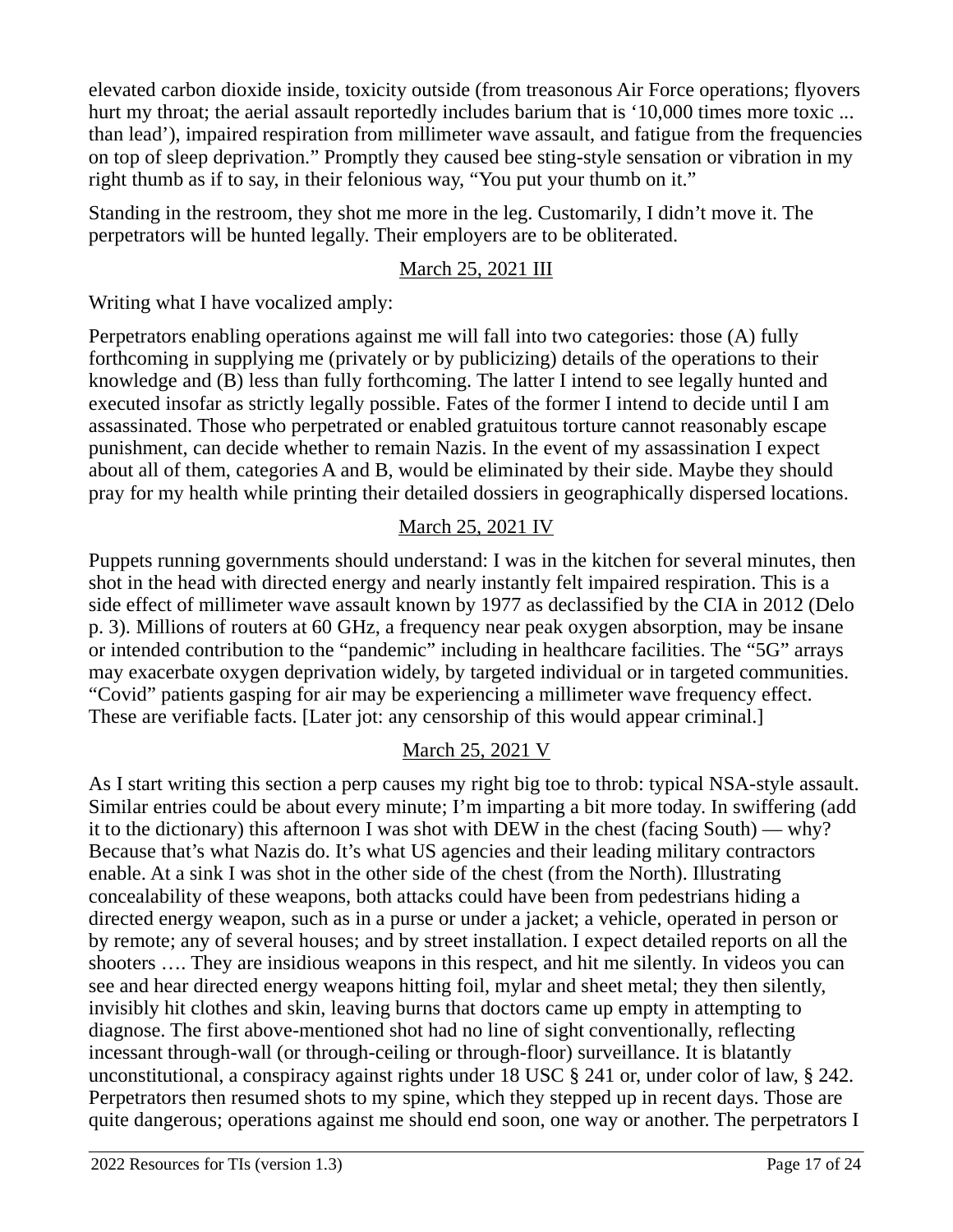told several dozen times, so even Nazi idiots could digest it: these operations would always end in one of two ways; they can easily assassinate me and likely be eliminated by their superiors, or answer to me. As far as they can be concerned, that's it. As far as others can be concerned, national and global action on these matters is required to avert mass dystopia.

# May  $18^{\text{th}}$  and  $24^{\text{th}}$ , 2021

I drafted 3 pages of "Action Required" picked up by fully invasive multi-agency surveillance.

## **Thereafter**

The 3 pages are lightly edited (and 5 pages in this larger font). Soon after drafting the pages I stumbled on information sets I was compelled to explore, balancing multiple obligations in isolation amid heavy torture. While these suggestions may be expanded, the gist is clear:

- 1. Instruct all agencies, contractors and sponsors to cease and desist from all targeted individual torture operations immediately, including without limitation all chemical, biological and electromagnetic assault; subliminal messaging; noise campaigns; nonconsensual implants; and unconstitutional surveillance by any means.
- 2. Subject all who endeavor to destroy or obfuscate any record of a targeted individual torture operation, without the TI's express particularized consent, to maximal legal penalty. This may be the death penalty under federal law, in a systemic conspiracy against constitutional rights that resulted in TIs' death.
- 3. Promptly supply every tortured TI details of all operations connected with their torture since birth (including all subliminal scripts), along with best practices for removing and healing from toxins connected with it and their implants including nanotechnology.

# The 13x2 Families

US agency directors historically answered to among a couple sets of 13 families and their associates. In the event the families compel the agencies' action and disclosure to TIs along above lines, they may avert TIs' vendettas. Otherwise: they may not, and, on account of their conspiracy, any TI's death may then subject their principals to legal death penalty with due process, under 18 USC § 241 at least, without consciousness transfer upon bodily death.

For modest emphasis, as I have noted previously: because covert agencies have colluded with leadership of the 13 families in their business lines and quelling opposition, in the event of my all cause mortality, attributable only to covert operations as I would otherwise certainly be in a different state or country: all members of the 13 families — both sets of 13 families, the wellknown and Italian — may be legally executed.

They decide whether to go down with the sociopathic treasonous terrorist operations known as covert agencies and contractors, led in the US by the NSA and CIA.

### The Agencies

Similarly US agency directors and deputy directors may minimize vendettas by honoring aforementioned 1-2-3 actions. Alternatively they may obfuscate with typically multiple cover stories in a web of lies, subjecting themselves to the death penalty, with due process, under 18 USC § 241–242. If any agency-targeted individual dies before they honor this, their fates may be reasonably sealed.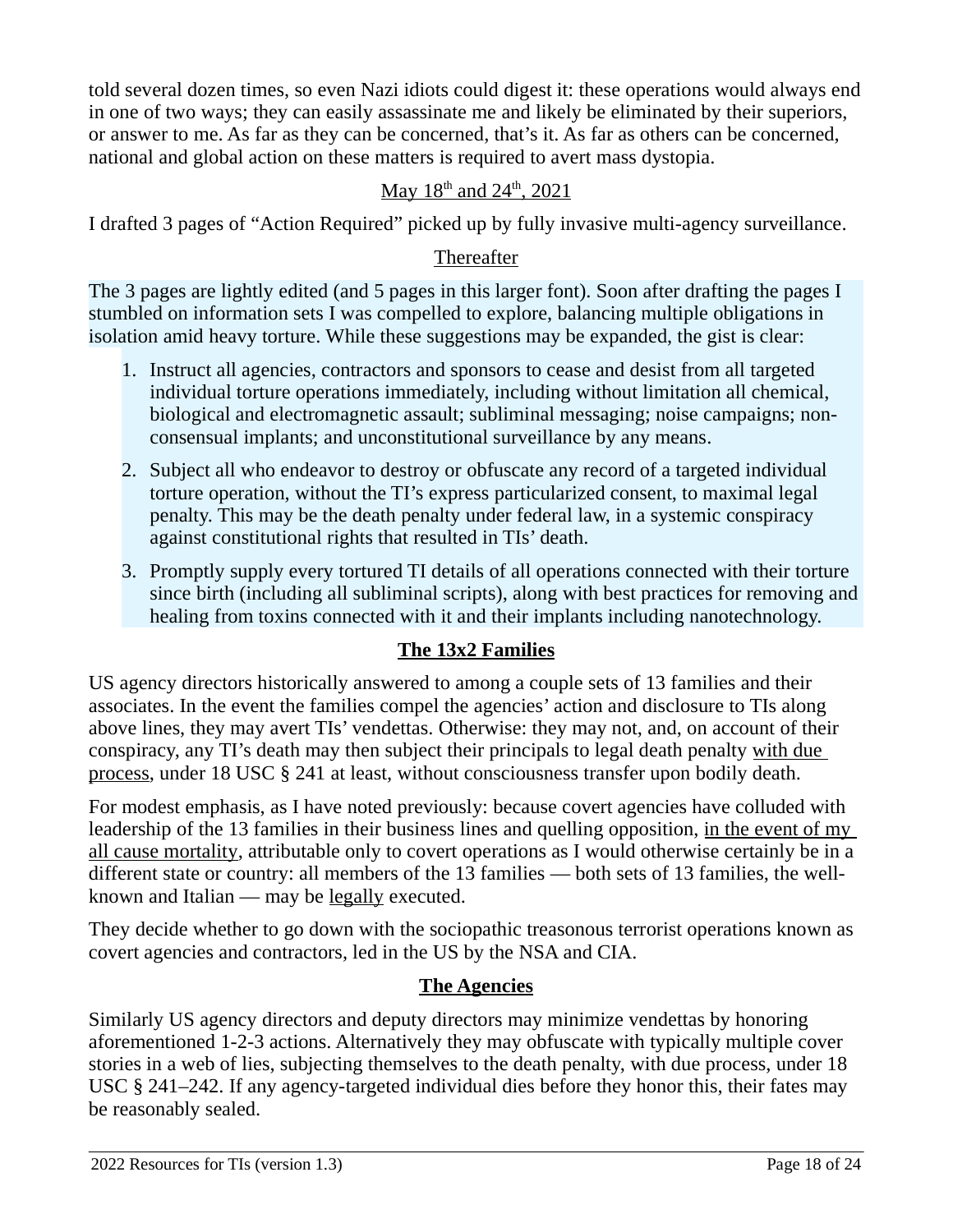### Initial Action

- Action for NSA and CIA directors and deputy directors
- Action for US Congress and Administration to end treason
- Action for DoD, NSA, CIA, contractors and sub-contractors

### Initial Action for NSA and CIA Directors and Deputy Directors, Past and Present

A la May 2021 notes the agency directors should have seen promptly, lightly edited here:

- 1. Records protection Decree that anyone, whether in the public or private sector, who destroys any record of any targeted individual torture, without the target's express, particularized and non-coerced consent, is to be prosecuted for the death penalty, as for conspiracy against rights or complicity in systemic treason. This includes, without limitation, any and all records of subliminal scripts, surveillance, sleep deprivation and other torture of the targeted individual or any of the TI's family, friends and associates.
- 2. Cease and desist Instruct all US agencies, foreign counterparts (including, without limitation, 5 Eyes, Mossad, China and Russia), and all US contractors that anyone who participates, in any way, in torturing or unconstitutionally surveilling any TI (targeted individual) faces prosecution for the death penalty, as for systemic conspiracy against rights that has resulted in death. Instruct all personnel of all aforementioned entities to cease and desist from all said activity against TIs immediately (including all surveillance, chemical and biological and electromagnetic assault, noise campaigns and remote neural monitoring without targets' express, fully informed consent not withdrawn).
- 3. Full details besides one safe harbor exemption Employ all assets at your disposal to promptly supply each tortured TI full details of every operation connected with the TI, including against the TI's family, friends and associates since the TI's birth. That includes, without limitation, all said operations by the NSA, CIA, DoD, other sponsors and contractors. Decree that withholding said details, including any subliminal message, is tantamount to treason beyond conspiracy against constitutional rights. Promptly supply each TI best available instructions to safely remove and heal from all implants, nanotechnology and toxins in TI operations. To the unredacted disclosure there is one safe harbor exemption: destruction of illegal surveillance records with the express permission of those surveilled provided that details of the times, locations, types of surveillance and all responsible for it are maintained without obfuscation.

In the absence of such action, I would expect to see agency leadership prosecuted for the death penalty alongside agents and contractors torturing TIs under your oversight, including elevated searing of my scalp in days and nights following drafting along these lines.

#### Initial Action for US Congress and Administration to End Treason

1. Fluoride outlawed Fluoride is a chemical weapon that reduces IQ, conducive to subservience, deployed by Nazi Germany and Soviets. "Intelligence" agencies know it. One US state or district has 100% water fluoridation: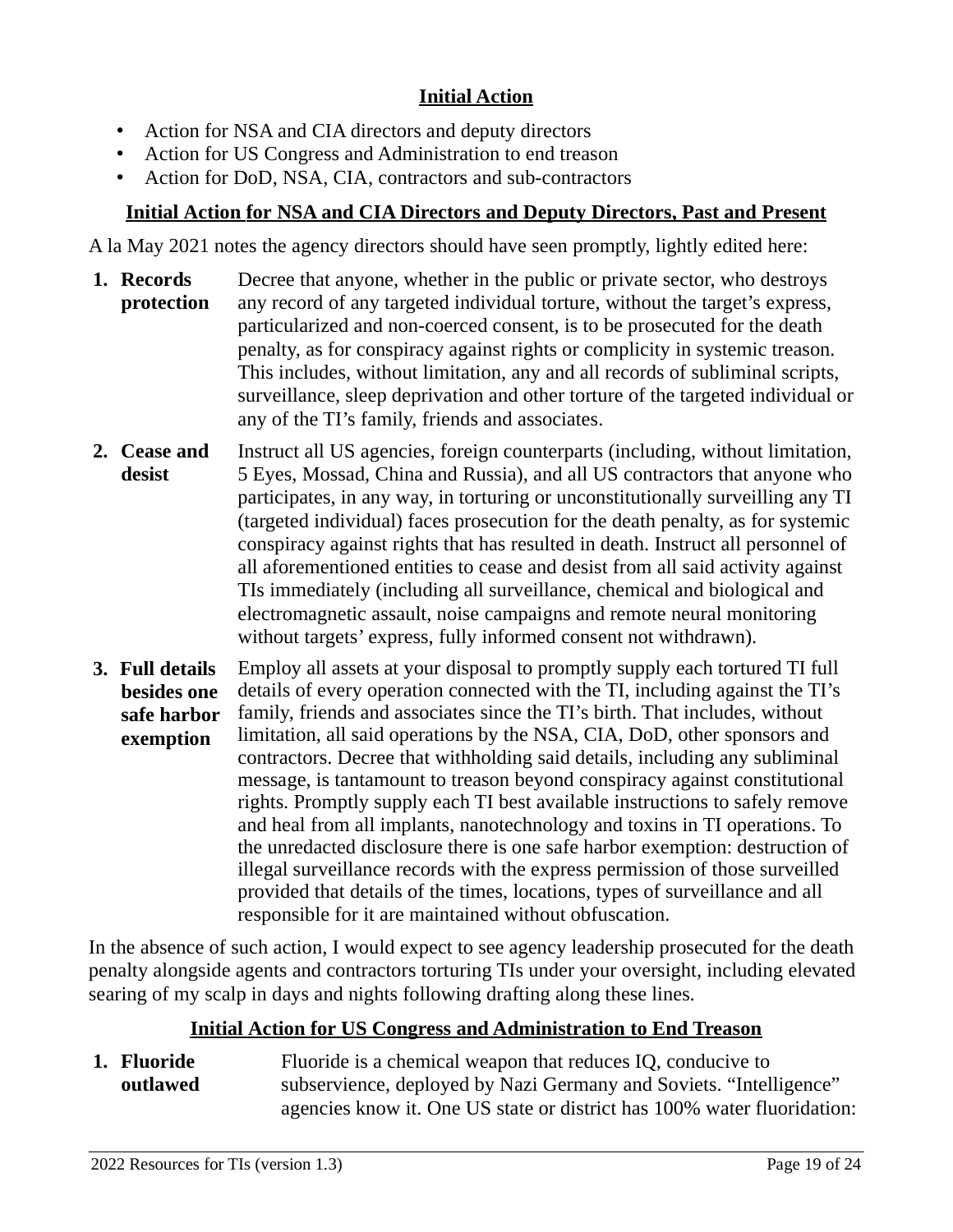Washington, DC. Outlaw fluoride immediately.

| 2. Treason for<br>withholding<br>records of<br>terrorism      | Confirm it is treason to (a) in any way participate, including by any<br>tacit approval, in attempted destruction of any record tenably of, or<br>connected with, any targeted individual torture operation or detention<br>or elimination, without the target's express particularized consent, or<br>any other responsibility for terrorism; or to (b) lie about, obfuscate or<br>withhold any such record to or from the targeted individual materially<br>affected by it. It is treason when the operations have been systemic<br>unilateral war on US citizenry and rule of law. |
|---------------------------------------------------------------|---------------------------------------------------------------------------------------------------------------------------------------------------------------------------------------------------------------------------------------------------------------------------------------------------------------------------------------------------------------------------------------------------------------------------------------------------------------------------------------------------------------------------------------------------------------------------------------|
| 3. Felony for<br>complicity in a<br>felonious act             | Enact felonies for failing to promptly and publicly disclose knowledge<br>of felonious activity, including without limitation violation of rights,<br>including without limitation by any employee or contractor of the<br>government - in redundant, well-indexed, readily searchable<br>databases online publicly. Exception for national security: none.                                                                                                                                                                                                                           |
| 4. Felony for<br>concealing<br>kompromat                      | Enact felonies for failing to promptly and publicly disclose any current<br>or past attempt at blackmail or kompromat or bribery, however overt or<br>subtle, including without limitation any covert surveillance footage and<br>knowledge of one's any crime that may be deleterious if disclosed.                                                                                                                                                                                                                                                                                  |
| 5. Experimentation<br>without consent:<br>banned entirely     | Ban all human experimentation without express, informed consent not<br>withdrawn, as it transgresses liberty. Enable opting out of any<br>experiment at any time, as for health or liberty with emergent<br>information. Exceptions for national security: absolutely zero.                                                                                                                                                                                                                                                                                                           |
| <b>6.</b> Felony for all<br>facets of "non-<br>touch" torture | Enact felonies for subliminal messaging and for assaulting or targeting<br>any individual with any element of "non-touch" torture including any<br>nanotechnology, directed frequency, directed energy, involuntary<br>movement, directed sound, noise campaign, brain-computer interface<br>or remote-neural monitoring without fully informed ongoing consent.                                                                                                                                                                                                                      |
| 7. Felony for the<br>aerial assault                           | Enact felonies for spraying or disseminating any biological, chemical<br>or other element without considerable advance public notice detailing<br>all elements to be disseminated with the SDS (safety data sheet) and<br>quantity of each, acceptable only over uninhabited land. This can end<br>aerial operations assaulting populaces with trace metals, bioweapons<br>etc. Ban trace metal in jet fuel. Exception for security: zero except in<br>the event of an incoming projectile, with pre-approved flare or chaff.                                                         |
| 8. Felony for<br>unconstitutional<br>detention                | Enact felonies for detaining anyone outside due process for arrest, as<br>under the guise of martial law, emergency or psychiatry as a weapon.<br>Outlaw suspending right of the writ of habeas corpus.                                                                                                                                                                                                                                                                                                                                                                               |
| 9. Super-majority<br>for martial law                          | Require a super-majority (80-100%) of both chambers (House and<br>Senate) to declare martial law, not mere presidential declaration.                                                                                                                                                                                                                                                                                                                                                                                                                                                  |
| 10. Disclosure of<br>detention lists                          | Require, under penalty of perjury, FEMA, FBI, NSA, CIA, all other<br>US agencies and every DoD contractor and sub-contractor to specify<br>every list of individuals who may be detained (or executed) under any                                                                                                                                                                                                                                                                                                                                                                      |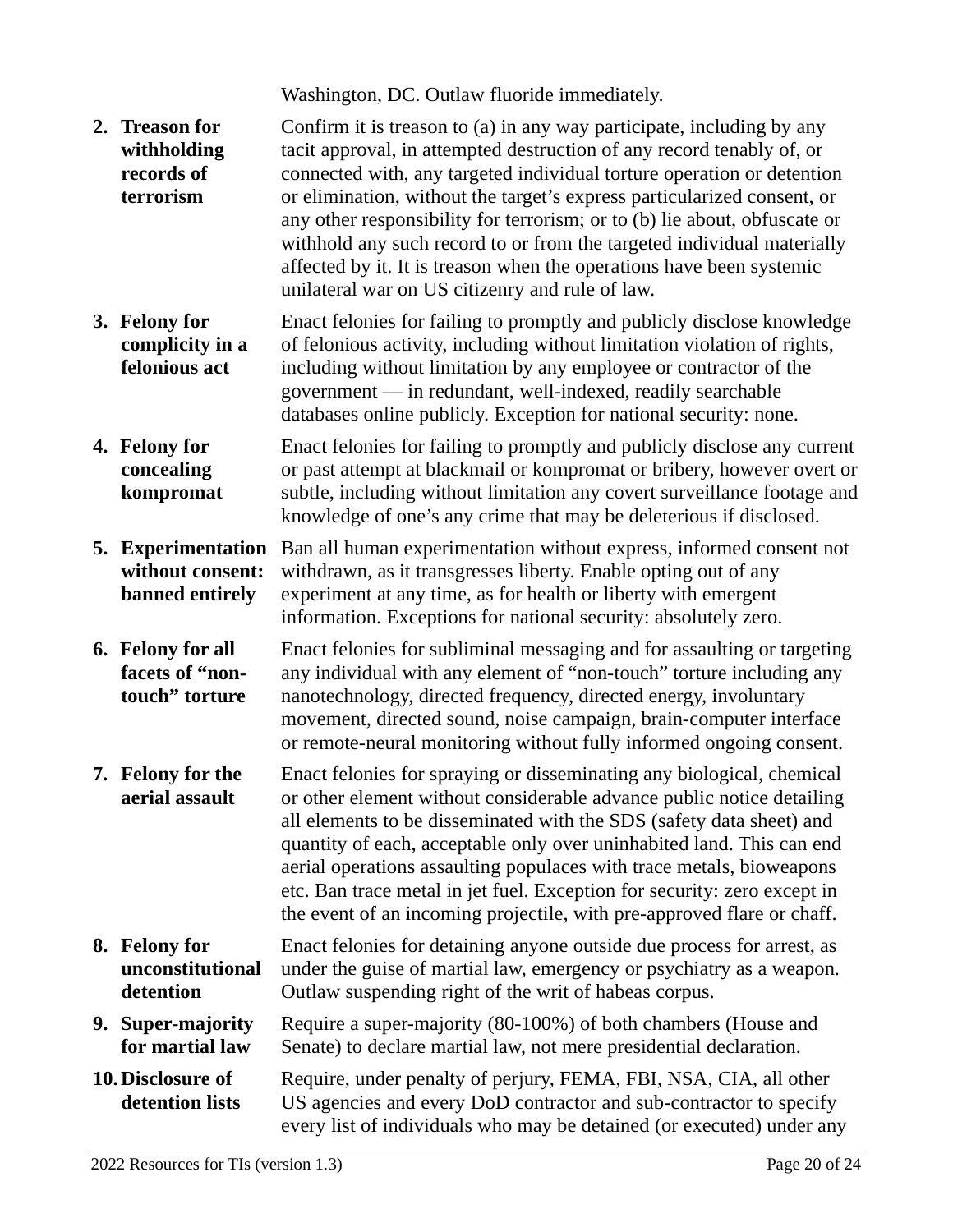circumstance, as in any emergency or martial law, including all colorcoded (such as black, blue and red) lists that existed ever.

11. Felony for unconstitutional surveillance Enact felonies for covert break-ins and surveillance that violates any constitutional right, including right to be secure in one's person and belongings against unreasonable search. Exceptions for national security without a warrant: none if there is to be rule of law.

#### **Initial Action for all Federal Employees and Contractors as by Executive Order**

12. Ending — with zero tolerance for — terrorism perpetrators in the manner of Nazi Germany

Designate any entity that sponsored, perpetrated or managed any targeted individual (TI) torture a terrorist organization, whether a public or private entity including agency or corporation, specifying:

- 1. It is to be seized by the military for wind-down or liquidation;
- 2. Its personnel who are fully cooperative with investigations and not found criminally guilty may receive 3–36 months' salary in severance plus a modest stipend for a computer and course of credentialed study (that may be online via Coursera etc.);
- 3. Once its personnel are paid, one hundred percent (100%) of its liquidation proceeds enter a fund for restitution and reparations. As a terrorist organization, its capital (debt and equity) providers forfeit any proceeds. While this would be surprising in corrupt DC, you can prioritize it in the event of my incapacitation.

13. Full disclosure of TI (targeted individual) torture Mandate — by designating it treason to obfuscate, destroy or withhold — full disclosure of each and every targeted individual torture operation ever sponsored, perpetrated, managed or surveilled by the government (including any of the US DoD, NSA, CIA and all other agencies) or any contractor, disclosure that details all elements of each operation tenably considered torture — without limitation including each chemtrail, other toxin, sleep deprivation, subliminal message, directed energy, directed frequency, noise campaign, dream manipulation, nanotechnology, implant, involuntary movement, brain-computer interface (BCI), remote neural monitoring (RNM) and tenably disruptive, without limitation including every covert break-in, hack, communication interruption, package delivery damage or delay, medical record alteration, false diagnosis and stalking activity, without limitation including in connection with:

- 1. Each and every NSA operation against any targeted individual, including, without limitation, operations involving any element similar to those described by "Will Filer" in "NSA Mind Control and Psyops" (1999), including, for emphasis, the transcript of all subliminal messages used in connection therewith;
- 2. Each and every CIA operation against any targeted individual, including, without limitation, operations involving any element similar to Robert Duncan's description of "S.A.T.A.N." in Soul Catcher Vol. 2;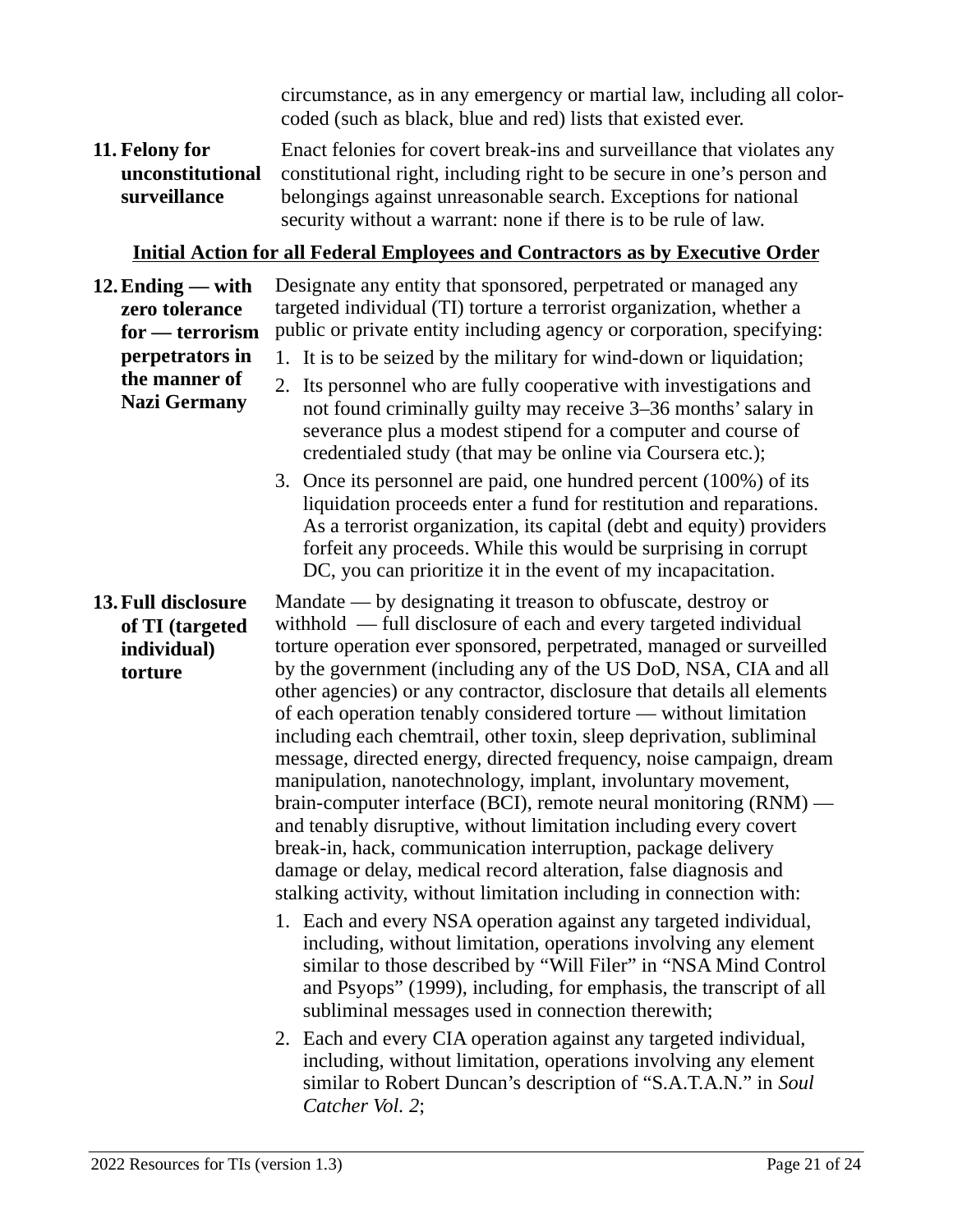|                                             | 3. Each and every DoD (including DARPA), NSA, CIA and other<br>operation involving remote neural monitoring without a targeted<br>individual's informed written consent not withdrawn.                                                                                                                                                                                                                                                                                                                                                                                                                                     |
|---------------------------------------------|----------------------------------------------------------------------------------------------------------------------------------------------------------------------------------------------------------------------------------------------------------------------------------------------------------------------------------------------------------------------------------------------------------------------------------------------------------------------------------------------------------------------------------------------------------------------------------------------------------------------------|
|                                             | This information cannot be reasonably withheld for national security.<br>Let those who endeavor to destroy, obfuscate or withhold any of the<br>above information be punished for treason as complicit in systemic<br>chemical war on citizenry and rule of law.                                                                                                                                                                                                                                                                                                                                                           |
| 14. Disclosing false<br>flag operations     | Require every federal employee, and every employee of every federal<br>contractor and subcontractor, and every past such employee who may<br>be so required or willing, to promptly disclose their full knowledge of<br>any hidden (not publicly recognized) causation of, including any<br>planning for, each and every terrorism event including bombing,<br>disease, pandemic, assassination and any other event entailing or<br>giving rise to any murder or declaration of war or emergency since<br>1945, and any of such events intended to be forthcoming in this or<br>any future year, under penalty of perjury. |
| 15. Compelling<br><b>DARPA</b><br>responses | Require DARPA respond to every request of the following type, of<br>any individual with reasonable evidence of being tortured by remote<br>monitoring or directed energy, barring any DARPA contractor from<br>any future government contract in the event it does not comply.                                                                                                                                                                                                                                                                                                                                             |

Submitted January 5, 2022 to selected recipient Dr. Stefanie Tompkins online ("Thank you for contacting the Defense Advanced Research Projects Agency") without reply:

Hi Dr. Tompkins,

Please reply with attestations from all DARPA personnel and contractors since 1977:

- "1. I \*do\* or \*do not\* [underline one] know of any human experimentation or project or contract, with which I or any of my employers have been connected, without all participants' fully informed consent, and omnipresent right to withdraw consent, including without limitation any non-consensual brain-computer interfacing, neural monitoring or directed energy use.
- 2. The name "Grunes" \*does\* or \*does not\* [underline one] appear in any of my or my employer's work since 1977, including without limitation in connection with any brain-computer interface (or BCI), remote neural monitoring (or RNM), directed energy weapon (or DEW), implant, surveillance or frequency torture.

If I underlined "do" or "does" above, details of my knowledge thereof are attached, including all entities and persons I know to have had any knowledge of such activity.

I understand that obfuscation in my response may result in violating 18 USC § 241-242.

I verify under penalty of perjury that the foregoing, and each attached statement, is true and correct. Executed on (insert date). (Insert signature)" (28 USC § 1746).

While the non-consensual assault has been from other agencies and contractors primarily, these data are overdue.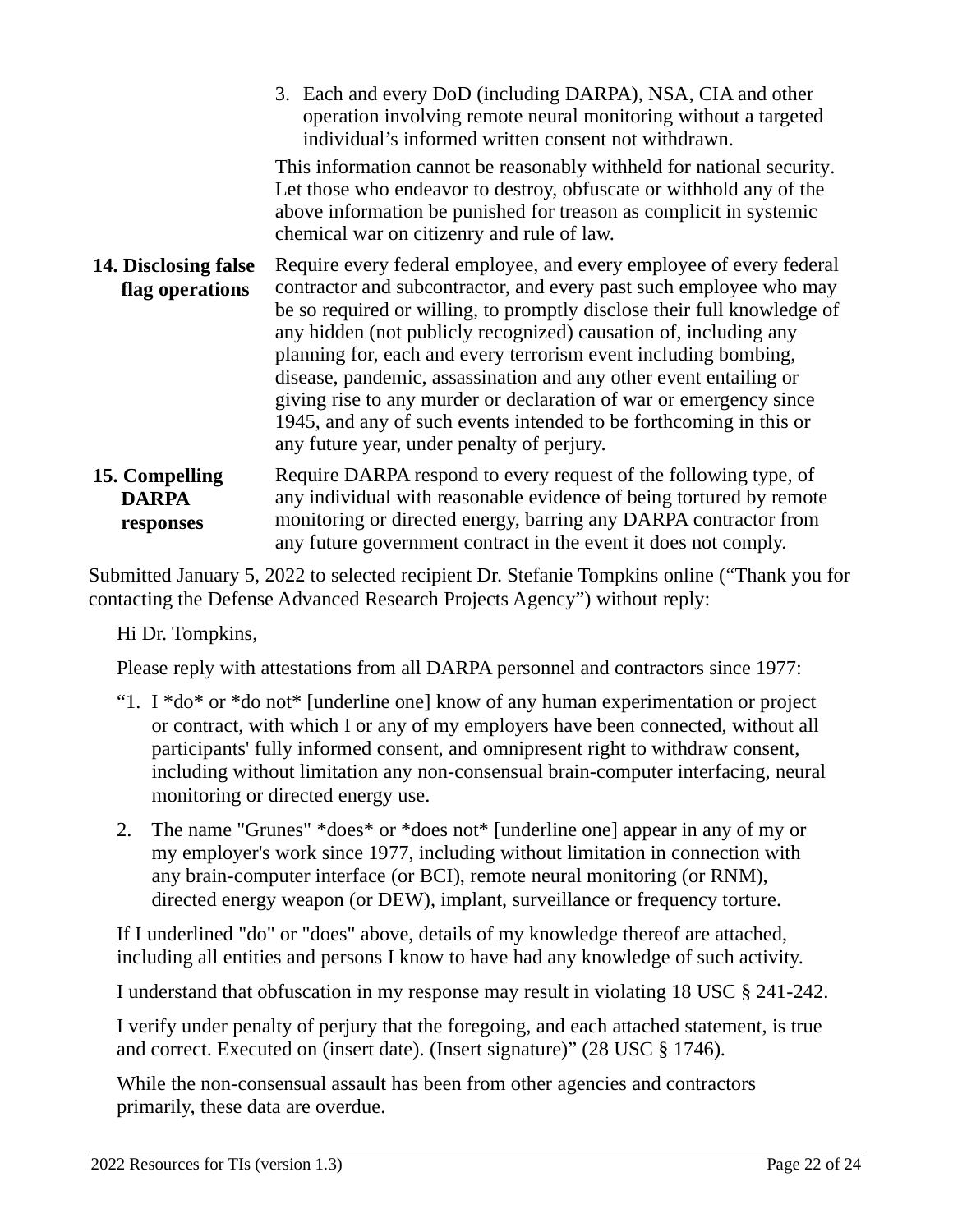#### Interlude: "The Fourth Reich"

References before exemplary discussion of fluoride:

- 1. AIDS allegation: https://rudy2.wordpress.com/carta-firmada-y-notarizada-de-tara-potter-delas-fuerzas-especiales-estadounidenses-en-espanol-english/
- 2. Bovat, Sharyn. (2015). "DOD Whistleblower Talks About CIA Protecting Nazis" and control of US media. https://www.youtube.com/watch?v=8kxclTu74bM
- 3. Bowart, Walter. (2014). Operation Mind Control: the Cryptocracy's Plan ….
- 4. Bombing civilians. (2010). https://www.youtube.com/watch?v=OajswWT9Sns
- 5. Marrs, Jim. (2009). The Rise of the Fourth Reich.
- 6. Military Intelligence Exposed. (2018). 20160703 Barrie Trower. https://www.youtube.com/watch?v=v5esF\_5tHi
- 7. Paoletti, Gabe. (2019). https://allthatsinteresting.com/major-brands-nazi-collaborators/5
- 8. Schipp, Kevin. (2018). On federal secrecy notwithstanding criminality. https://www.youtube.com/watch?v=0Jc4vuEC7F4&t=15m58s
- 9. Snodgres, Cody. (2015). Choosing the Light. https://lightonconspiracies.com/cody/
- 10. Thomas, Marshall, ed. (2007). Monarch: The New Phoenix Program.

#### Indicating the Reich: Fluoride

"In the 1930's, Hitler and the German Nazis envisioned a world to be dominated and controlled by a Nazi philosophy of pan-Germanism. The German chemists worked out a very ingenious and far-reaching plan of mass-control, which was submitted to and adopted by the German General Staff. The plan was to control the population in any given area through mass medication of drinking water supplies. By this method they could control the population in whole areas, reduce population by water medication that would produce sterility in women, and so on. In this scheme of mass-control, sodium fluoride occupied a prominent place …. Repeated doses of infinitesimal amounts of fluoride will in time reduce an individual's power to resist domination, by slowly poisoning and narcotizing a certain area of the brain, thus making him submissive to the will of those who wish to govern him."

"I was told of this entire scheme by a German chemist who was an official of the great IG Farben chemical industries and was also prominent in the Nazi movement at the time. I say this with all the earnestness and sincerity of a scientist who has spent nearly 20 years research into the chemistry, biochemistry, physiology and pathology of fluorine — any person who drinks artificially fluoridated water for a period of one year or more will never again be the same person mentally or physically." – Charles E. Perkins, 1954

#### Fluoride: Tranquilizing Prisoners

"When a member of the Communist Party, I attended Communist training schools in New York and Wisconsin … and we were trained in the revolutionary overthrow of the US Government.… We discussed quite thoroughly the fluoridation of water supplies and how we were using it in Russia as a tranquilizer in the prison camps. The leaders of our